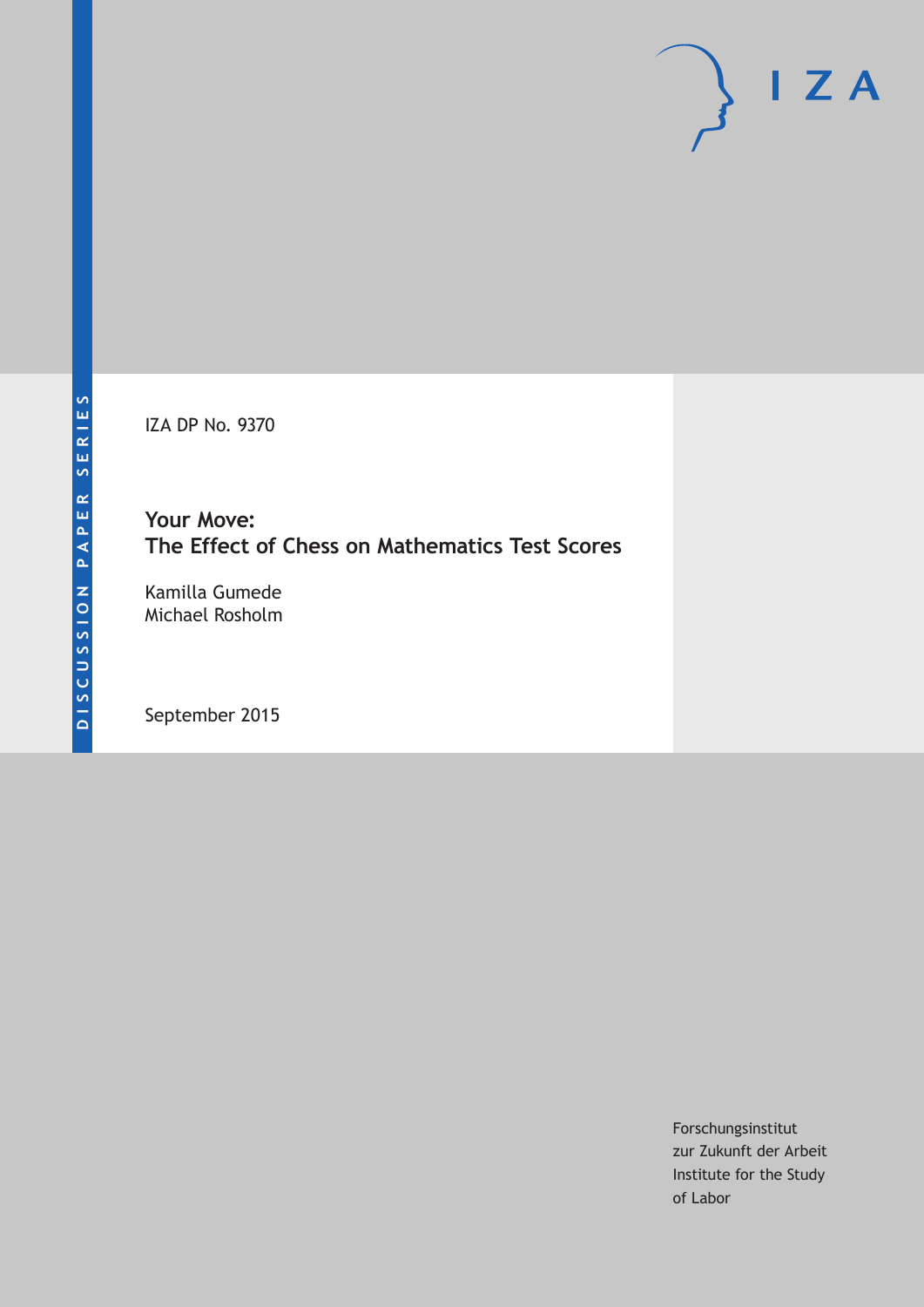# **Your Move: The Effect of Chess on Mathematics Test Scores**

### **Kamilla Gumede**

*TrygFonden's Centre for Child Research, Aarhus University* 

### **Michael Rosholm**

*TrygFonden's Centre for Child Research, Aarhus University and IZA* 

> Discussion Paper No. 9370 September 2015

> > IZA

P.O. Box 7240 53072 Bonn **Germany** 

Phone: +49-228-3894-0 Fax: +49-228-3894-180 E-mail: iza@iza.org

Any opinions expressed here are those of the author(s) and not those of IZA. Research published in this series may include views on policy, but the institute itself takes no institutional policy positions. The IZA research network is committed to the IZA Guiding Principles of Research Integrity.

The Institute for the Study of Labor (IZA) in Bonn is a local and virtual international research center and a place of communication between science, politics and business. IZA is an independent nonprofit organization supported by Deutsche Post Foundation. The center is associated with the University of Bonn and offers a stimulating research environment through its international network, workshops and conferences, data service, project support, research visits and doctoral program. IZA engages in (i) original and internationally competitive research in all fields of labor economics, (ii) development of policy concepts, and (iii) dissemination of research results and concepts to the interested public.

IZA Discussion Papers often represent preliminary work and are circulated to encourage discussion. Citation of such a paper should account for its provisional character. A revised version may be available directly from the author.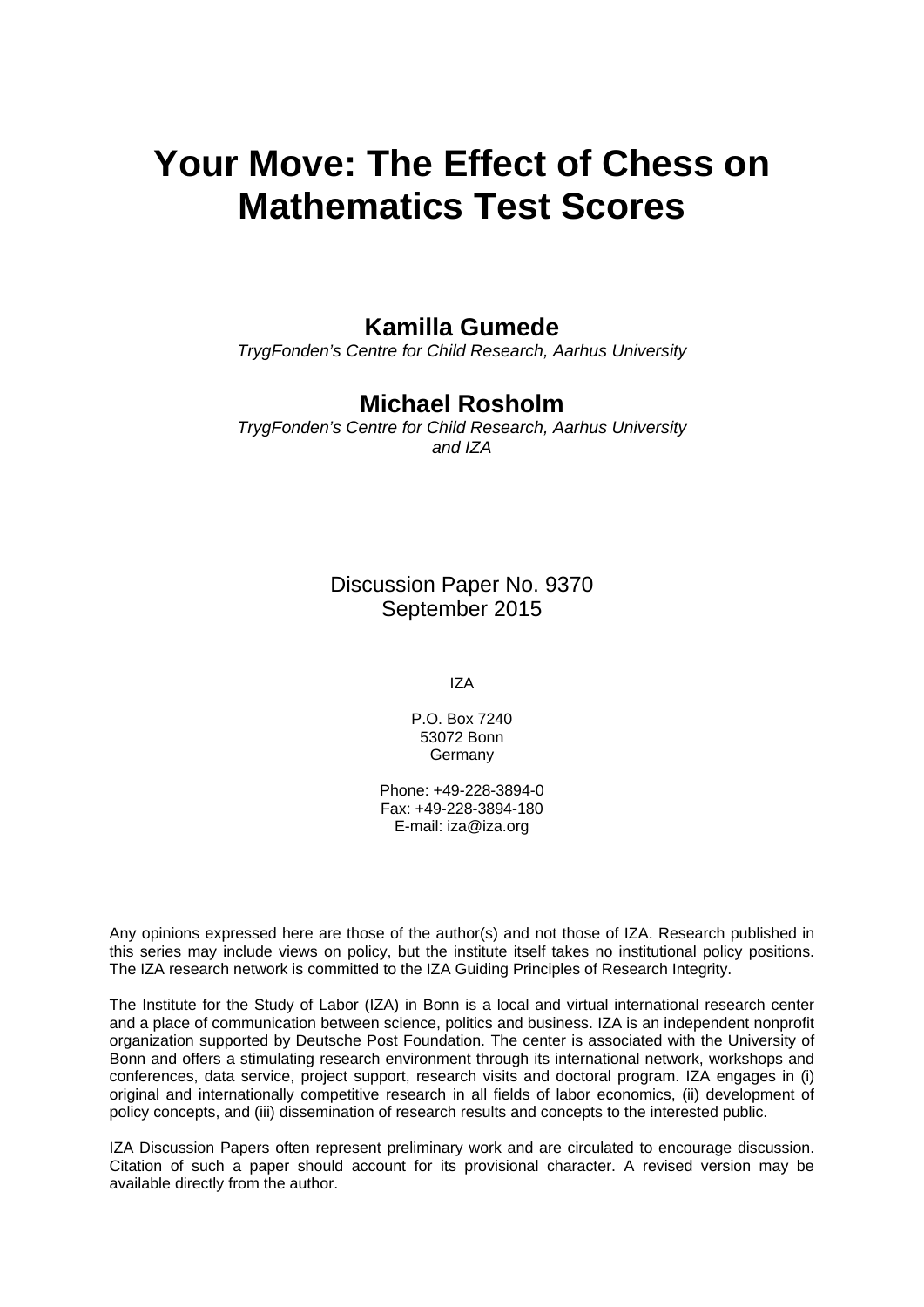IZA Discussion Paper No. 9370 September 2015

# **ABSTRACT**

### **Your Move: The Effect of Chess on Mathematics Test Scores\***

We analyze the effect of substituting a weekly mathematics lessons in primary school grades 1-3 with a lesson in mathematics based on chess instruction. We use data from the City of Aarhus in Denmark, combining test score data with a comprehensive data base from administrative register. We use a difference-in-differences approach to investigate treatment effects on the treated and tend to find positive effects. Looking at sub groups, we find significant positive effects for native Danish children, while we find no effects for children of immigrants.

JEL Classification: I21, I28

Keywords: mathematics and chess, primary school, learning

Corresponding author:

 $\overline{\phantom{a}}$ 

Michael Rosholm TrygFonden's Centre for Child Research Aarhus University Fuglesangs Alle 4 8210 Aarhus V **Denmark** E-mail: rom@econ.au.dk

<sup>\*</sup> We are grateful to financial support from TrygFonden to TrygFonden's Centre for Child Research enabling this research, and we acknowledge useful comments from seminar participants at Aarhus University. Finally, we are grateful to the Danish School Chess Association and the City of Aarhus for cooperating with us on this evaluation, for providing crucial information on the intervention we study, and for making the math test score data available to us.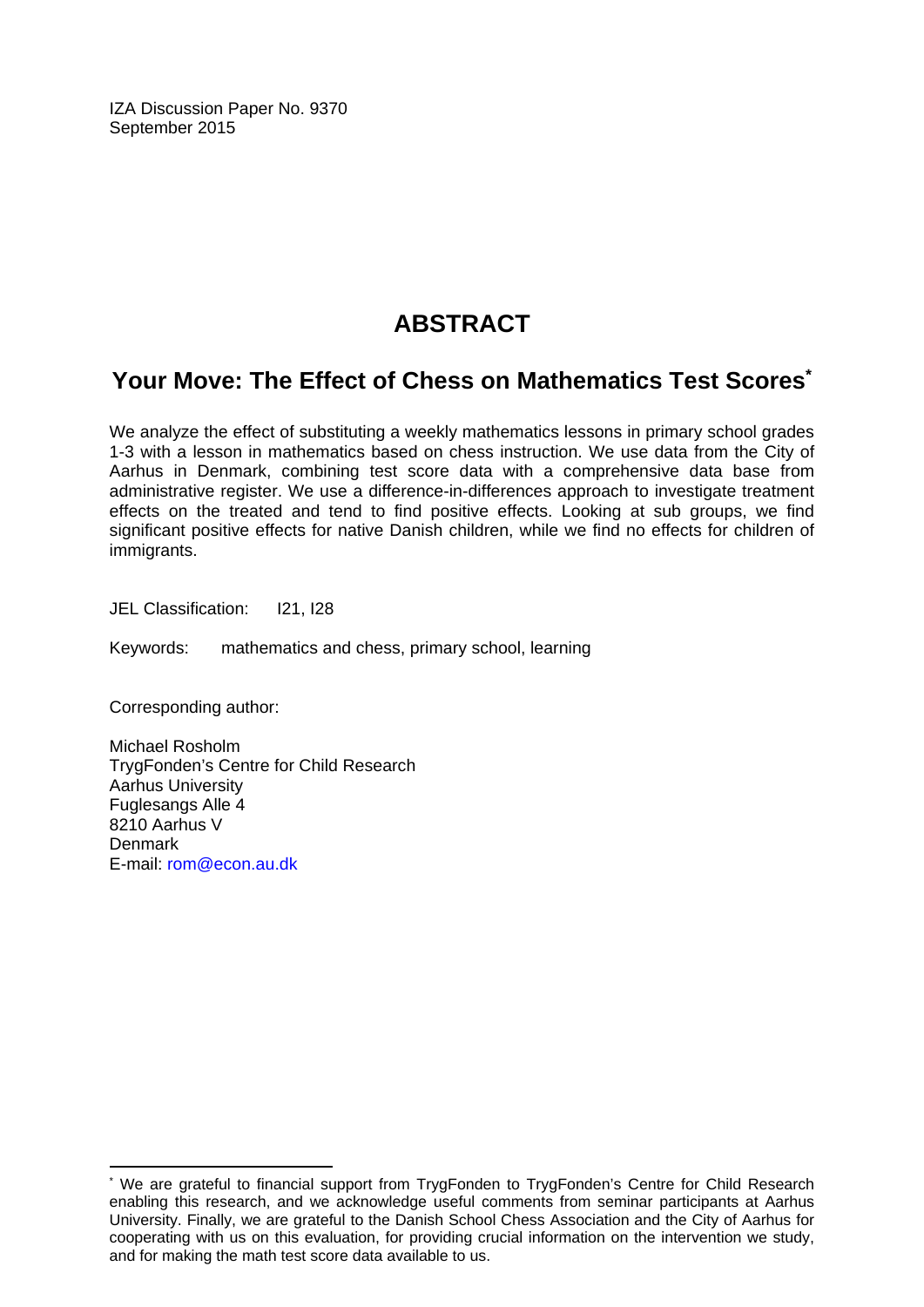## **1. Introduction**

This paper studies the short run impacts of substituting a weekly 'normal' 45 minute math instruction with math instruction based on chess learning material in grade 1-3 in lower primary schools in the City of Aarhus, Denmark. We use a difference-in-differences approach controlling extensively for confounding factors.

The background for the study is that costs of primary and lower secondary schooling in Denmark are among the highest in OECD, one of the reasons being large amounts spent on children in special needs education; about one third of all the costs of primary and lower secondary education goes to special needs education (references), aimed at both students with learning disabilities but also students with behavioral problems. Hence, integration of special needs students into the ordinary classroom is high on the political agenda. Yet, looking at cross-country data from the PISA studies, Denmark is 'average' in OECD. In particular, we seem to have problems in lifting the weakest students and the very best students.

In the international literature, focus has recently switched towards increasingly focusing on non-cognitive skills when seeking explanations for educational/school failure. Factors such as personality/behavioral problems and lack of self-control/grit/conscientiousness are increasingly brought forth as explanations, see e.g. Almlund *et al.* (2011) and Moffitt *et al.* (2011).

The teaching of chess might be able to affect cognitive skills (in our case math skills) directly, as well as indirectly through non-cognitive skill formation. According to the life cycle skill formation model of Heckman (e.g. Heckman, 2012), a person has at any point in time a set of capabilities, cognitive as well as non-cognitive, that combine to make any investment in the person's capability formation more or less effective, see Figure 1.





Note: Adapted from Heckman (2012).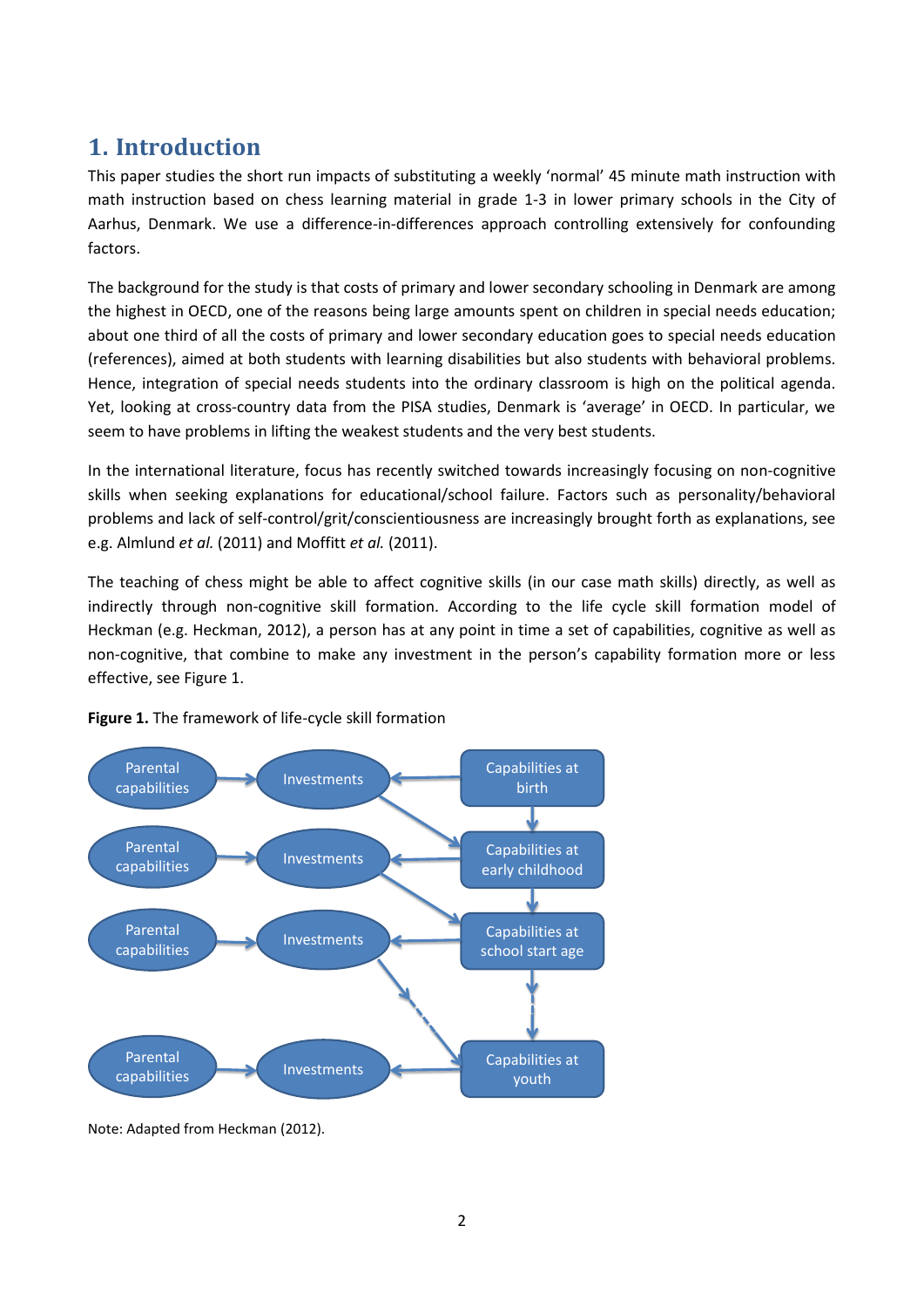Chess is a game that requires calculation and planning ahead, which in turns requires the ability to concentrate and to memorize sequences of moves and resulting positions. It rewards the ability to exert patience and self-control, as 'quick' moves are often punished because they tend to lead to losses. Moreover, there are a set of rules of conduct during a chess game (you shake hands at the start and end of a game, you sit quietly during the game, you often discuss the game with your opponent and/or friends/teammates afterwards, hence teaching you how to learn from your mistakes and inspiring and illustrating the potential gains from learning).

Hence, learning chess may affect the ability to concentrate, the working memory, and other types of executive functions, as well as it may directly increase intelligence and problem solving abilities.

In this study, we report first results from a non-randomized trial and investigate how chess instruction affects the improvements in math test scores relative to a comparison group not receiving chess lessons. We control extensively for parental and child background using a rich data set based on administrative registers maintained by TrygFonden's Centre for Child Research at Aarhus University and located at Statistics Denmark.

We find that, on average, replacing one (out of four) weekly math instruction with an instruction based on chess learning material, during almost three quarters of a school year in grades 1-3 in primary school, leads to an improvement in subsequent math test scores of around 0.16-0.18 standard deviations. This is quite remarkable, given that a) the 'treatment as usual' given to the control group is an extra lecture in math instruction, and b) the 'normal' improvement during a school year in  $3<sup>rd</sup>$  grade is in the order of 0.4 standard deviations.

Investigating differential impacts for subgroups, we find that the intervention appears effective at all levels of initial skills, that is, an interaction of treatment and pre-intervention test score is insignificant. We find no significant gender differences. We find no impact on  $1<sup>st</sup>$  and  $2<sup>nd</sup>$  generation immigrant children but fairly large impacts for native Danish children. Finally, it appears that the impact is larger in families where the mother has a qualifying education.

The remainder of the paper is organized as follows. In the next section, we briefly review the literature on the impacts of chess instruction, and discuss potential channels through which an impact on math test scores might appear; the theory of change. In Section 3, we present the intervention and derive some testable hypotheses based on the intervention and the theory of change, and in Section 4, the data used for the study is presented. Section 5 introduces the methodological approach, and in Section 6 the results are presented and discussed. Finally, Section 7 concludes and discusses policy implications.

### **2. Existing Evidence**

In this section, we will first discuss the theoretical end empirical literature on the link between chess and learning, especially in mathematics but also other outcomes of potential relevance. By the end of the subsequent section, where the precise intervention is introduced, we use the evidence presented here in combination with the details on the intervention to derive a theory of change and some testable hypotheses.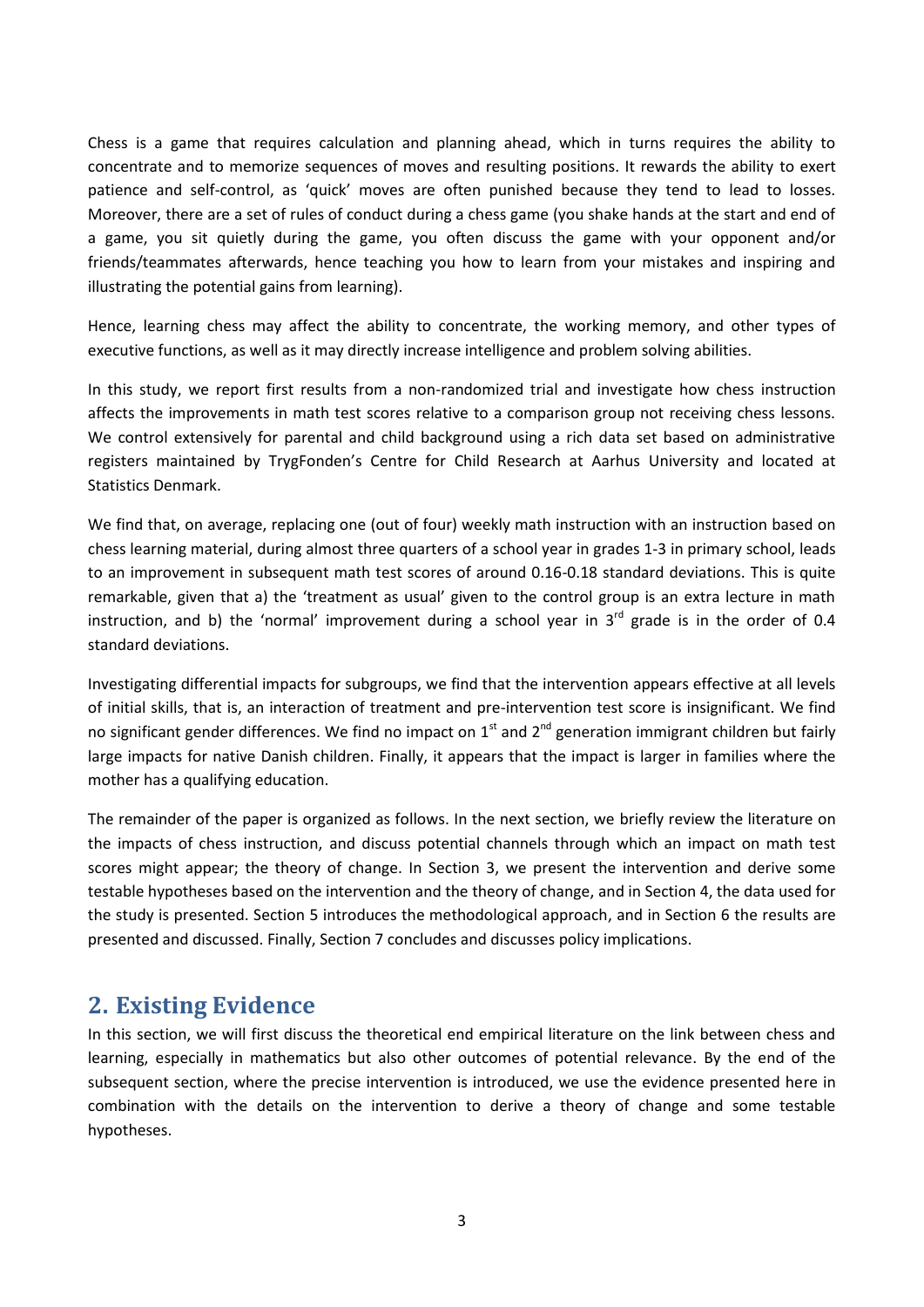#### **What chess is and does**

Chess is a sequential game, where the players make moves in turn with white and black pieces on the chess board with the aim of capturing the opponent's king. There are three possible outcomes of a chess game: you win, you draw (a tie), or you lose.

Since each player has 16 pieces with different types of mobility, it is a very complex game that requires calculation and planning ahead, which in turn requires the ability to concentrate and to memorize sequences of moves and resulting positions. It rewards the ability to exert patience and self-control, as 'quick' moves are often punished because they tend to lead to losses. Moreover, there are a set of rules of conduct during a chess game (you shake hands at the start and end of a game, you sit quietly during the game, you often discuss the game with your opponent and/or friends/teammates afterwards), hence teaching you how to learn from your mistakes and simultaneously demonstrating the potential gains from learning.

Still, it is an open question whether improvements in chess transfer into other domains. Boruch (2011) mentions that chess players do have uncommonly good memory and concentration abilities (see also Kirschner *et al.,* 2006), but notes that this may of course be entirely due to self-selection. Kirschner *et al.*  (2006) also discuss the potential link to problem solving abilities, noting that expert chess players are better than novices at reproducing glimpsed board configurations from real chess games, but not when it comes to random board configurations. Based on this, they argue that persons good at problem solving are so because of experience stored in long term memory that can be used to determine the best course of action. They emphasize the importance of long-term memory to cognition, thus arguing against the transferability of e.g. problem solving skills in chess to other domains. On the other hand, Hong & Bart (2007) argue that chess playing requires higher order thinking skills, and that chess instruction is conducive to the acquisition of such skills. They consider these skills to be transferable, a point of view also supported by Ericsson & Staszewski (1989); Ericsson & Kintsch (1995); and Gobet & Simon (1996).

Berkman (2004) explicitly discusses the link between chess and mathematics – i.e. the issue of transferability of skills learnt at the chess board to the study of mathematics - and argues that chess promotes higher-order thinking skills, and that the analysis of chess positions has much in common with problem solving in mathematics. It works with concepts as correlation (deciding which piece is better to sacrifice at a given point in a game), it introduces the coordinate system, it introduces geometric concepts as rows and columns (called ranks and files in chess), diagonals and orthogonals, and it requires continuous calculation. It also develops visual memory, attention span (concentration), spatial reasoning skills, capacity to predict and anticipate consequences, critical thinking, self-confidence, self-respect, and problem solving skills (see also Boruch, 2011; Berkman, 2004; Hong & Bart, 2007; Campitelli & Gobet, 2008).

Bart (2014) argues that to play chess well, you need to understand and evaluate chess positions, taking into account the different mobility patterns of the pieces, requiring fluid intelligence and concentration capacity. You then have to formulate and evaluate possible moves, requiring executive functioning, recognition of patterns, and critical thinking. He goes on to argue that for these reasons, chess may lead to cognitive improvements.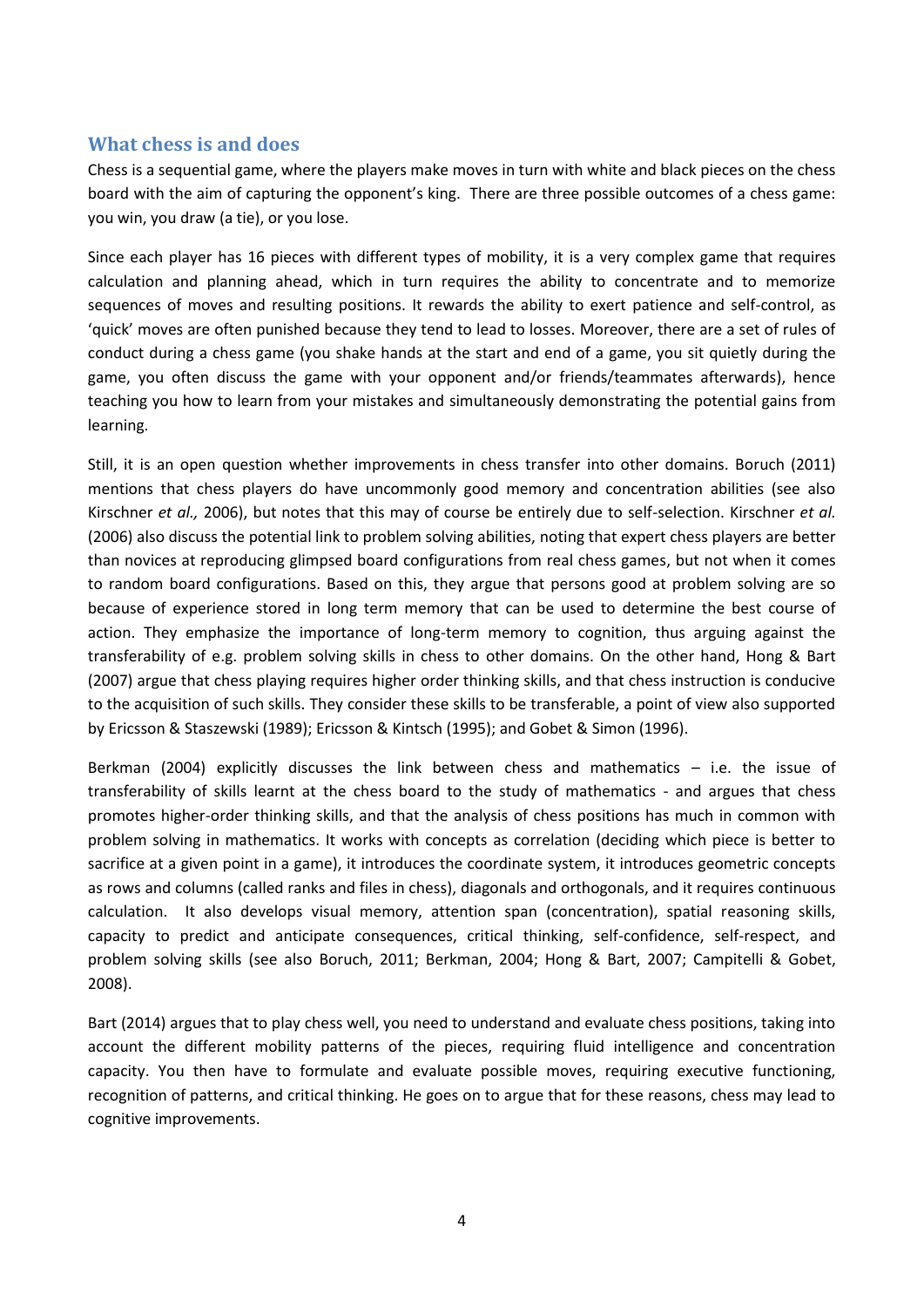Based on arguments similar to the findings above, Storey (2000) suggests using "chess as an instructional strategy for reinforcing skills such as concentration, problem identification, problem solving, planning strategies, creativity, and lucid thinking."<sup>1</sup>

Gobet & Campitelli (2006) review the existing empirical evidence on the relation between chess and several educational outcomes, and conclude - based on 7 studies, of which only two are published in peer reviewed journals - that a) it is still an open question whether chess instruction improves learning in other areas than chess, b) compulsory instruction is not recommended due to motivational problems, and c) the positive impacts found appear to be at the beginner's level, where skills beneficial to learning in general, such as the ability to concentrate, memory, and other types of executive functions, are improved. Even those conclusions are only tentative, based on our own reading of the literature, as most studies are seriously underpowered (numbers of observations range from 20 to 92 in these studies), and the technical details are not always very well described.

Bart (2014) summarizes a few studies performed more recently and/or not included by Gobet & Campitelli (2006), and is slightly more positive in his conclusions, stating that chess instruction has indeed positive effects on scholastic achievements. These studies tend to document positive causal links from chess instruction to mathematics achievement and non-verbal cognitive ability (Smith & Cage, 2000), from chess instruction to intelligence and problem solving ability (Aciego *et al.*, 2012), from chess to cognitive ability and math test scores (Kazemi *et al.*, 2012), from chess to math test scores for low ability students with IQs in the ranges of 70-85 (Scholz *et al.*, 2008), from chess to math test scores (and end-of-year grades) for pupils with special education needs (Barrett & Fish, 2011), and from chess to non-verbal intelligence for students at risk of academic failure (Hong & Bart, 2007). However, these studies also tend to have very small sample sizes.

Sigirtmac (2012) compares two non-randomly selected samples of children, one that received chess instruction at age 6 and one that did not. The two groups were matched on socioeconomic background but not on other variables. A significant effect on understanding of spatial concepts is found. This study has severe methodological problems, though.

An interesting study is Trinchero (2013), who investigates the impact of chess instruction on PISA math test scores. Using non-randomized data on children aged 8-10 in Italy and a raw difference-in-differences approach, he finds that chess instruction in school improves problem solving abilities. The estimated effect is statistically significant but rather small.

Boruch (2011) is to our knowledge the only study exploiting a sufficiently powered randomized trial to study the link from chess instruction to learning. The experiment took place in 33 Italian schools and consisted of 30 hours of chess instruction by certified staff. Each school participates with at least two 3<sup>rd</sup> grade classes, one of which, chosen at random, does not receive the intervention before  $4<sup>th</sup>$  grade and therefore is a control group for the  $3<sup>rd</sup>$  grade intervention. A pre- and post-test was administered to all classes. The main finding is that chess instruction increases math achievement by a third of a standard deviation. Foreign born pupils have significantly better impacts than native borns.

 1 Storey (2000), p. 47.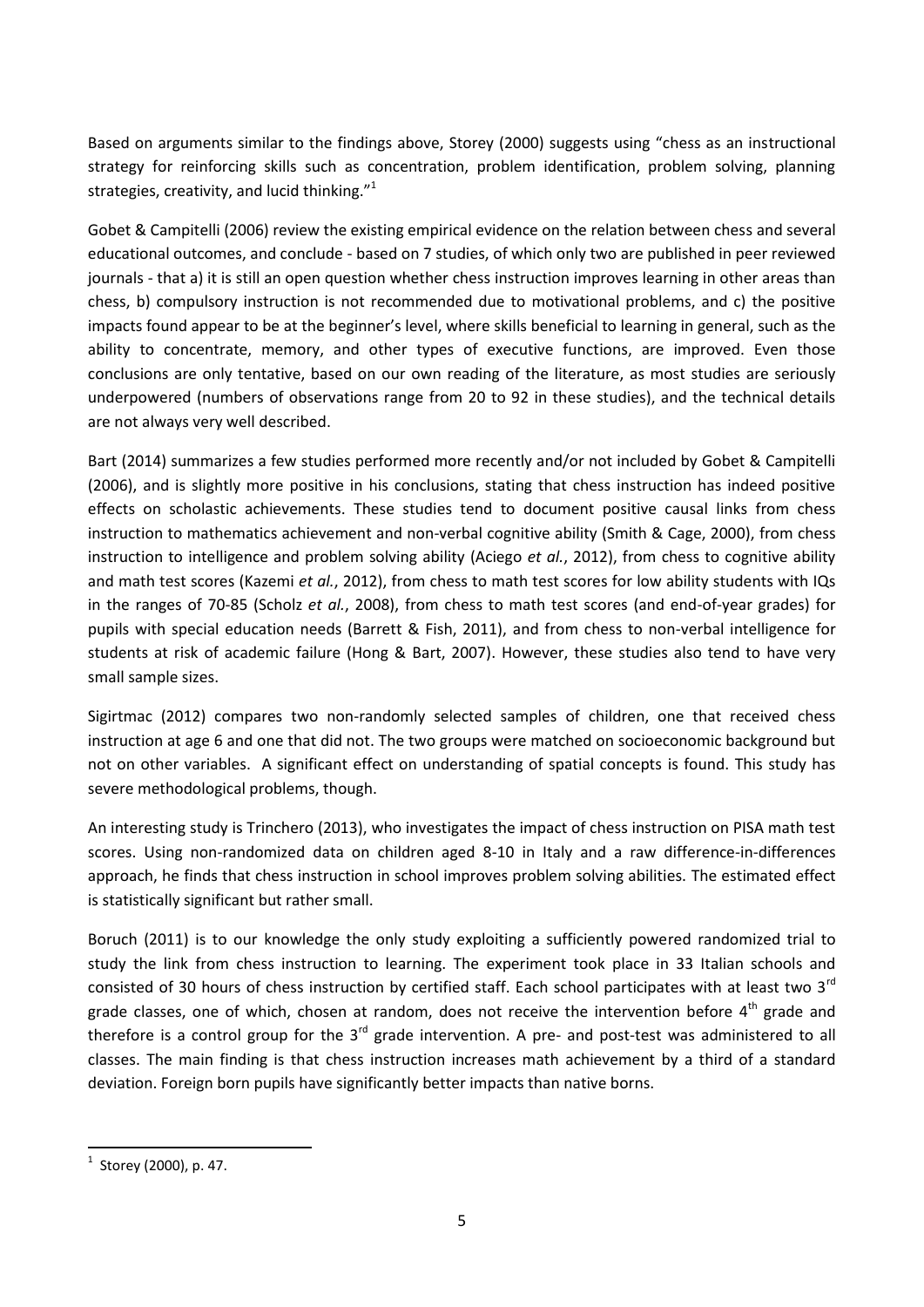#### **Potential indirect channels; non-cognitive skills**

Chess instruction thus may potentially have both direct impacts on the capacity for learning mathematics, but there may also be indirect impacts operating through a set of non-cognitive skills. In the following, we briefly review a few studies on non-cognitive skills that we find particularly important. For a more general overview, we refer the reader to e.g. Almlund *et al.* (2011).

According to the discussion above, chess instruction may positively affect visual memory, attention spanpersistence, concentration capacity, spatial reasoning skills, critical thinking, self-confidence, self-respect, executive functioning etc.

McLelland *et al.* (2012) study the relation between preschool attention span-persistence and various outcomes at ages 21 and 25. They find that, after controlling for academic achievementat age 7, kindergarten vocabulary skills, gender, maternal education and a few other variables, attention spanpersistence at kindergarten age still significantly predicts math (and reading) achievements by age 21 and the odds of having completed college by age 25. The authors cite a long list of research documenting similar results for traits related to executive functions and self-control.

Dumontheil & Klingberg (2011) show that visuospatial working memory has significant positive effects on the ability to learn mathematics. They show that activity in the intraparietal sulcus (which plays a role in processing symbolic numerical information and visuospatial working memory) during visuospatial working memory tasks (which correlates with interindividual differences in visual memory capacity) predicts math abilities two years later independently of included behavioral measures.

Moffitt *et al.*, (2011) study how a very robust composite measure of self-control in childhood (age 3-11) predicts later life outcomes (at age 32 years), and find that low self-control predicts worse health (in terms of physical health and substance dependence/use problems), worse financial situation (lower SES, income, single-parent child rearing, and broad measures of financial problems), and crime (conviction), even after correcting for childhood family SES and IQ. They also provide suggestive evidence that at least part of the correlation is causal, by exploiting changes over the life course in self-control.

Almlund *et al.* (2011) summarizes the literature on 'non-cognitive skills' and find, among other things, that 'Conscientiousness' (in the 'Big Five' categorization of personality skills of psychologists, related to noncognitive skills such as attention span and self-control) is important in determining how many total years of education individuals complete in their lifetimes. Locus of control and self-esteem are also important for adolescent schooling decisions. Moreover, the empirical evidence suggests that Conscientiousness may be as predictive as cognitive ability in predicting and possibly causing higher course grades. Conscientiousness plays an important role in predicting achievement tests above and beyond cognitive ability. 'Conscientiousness' also appears to be the most important Big Five trait in predicting late life health outcomes. Personality likely affects health through behaviors such as smoking, eating, and exercising. Studies that model the dynamic evolution of health over the life cycle find that personality affects health outcomes at least as much as cognitive measures. Few studies have examined the relationship between the Big Five and criminal behavior. The available evidence suggests that Big Five 'Conscientiousness' and 'Agreeableness' are important protective factors against criminal activity.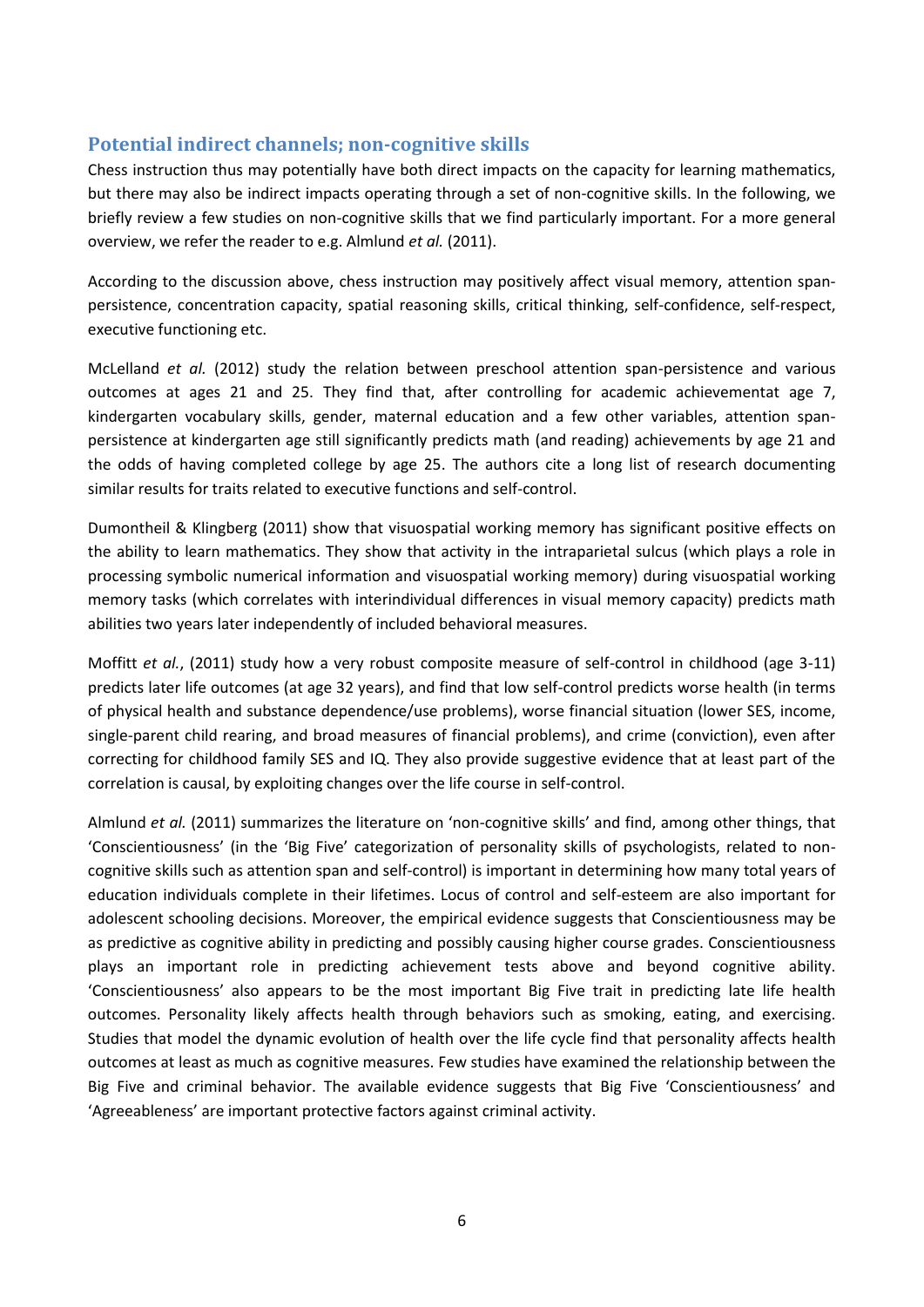Hence, summarizing, there is evidence that chess instruction may affect math abilities directly through skill transferability, as well as indirectly through a number of 'non-cognitive skills' linked to personality traits.

### **3. The Intervention an Hypothesized Impacts**

In this section, we first give some background on the Danish compulsory school system, then we present the intervention studies in this paper, and finally we present a set of hypothesized impacts of the intervention, based on the literature presented above as well as the intervention itself.

### **Background on the Danish School System**

The Danish school system is inherently public. Around 16% of pupils in compulsory school attend private schools, but even these are heavily subsidized and have to live up to a centrally determined curriculum. There are 10 mandatory grades, from grade 0 to 9, and an optional grade 10. Grade 0 is a sort of preschool taking place in the schools, where pupils learn to go to school, but there is no explicit instruction in mathematics, Danish, or any other subject.

The typical school starting age is 6. Until a recent reform implemented August 2014, which dramatically lengthened the school day, students in grades 1-3 were typically in school attending lectures for about 21- 25 hours per week.<sup>2</sup>

In grades 1-4, there would on average be around four 45 minute lectures of math instruction per week, and students have to go through a certain curriculum during these four years, focusing on calculation, pattern recognition, geometry, and basic problem solving.

### **The Intervention**

**.** 

The intervention we study took place in five schools in the City of Aarhus, the  $2^{nd}$  largest city in Denmark. From these five selected schools, selected classes from grades 1 to 3 were chosen to participate in the study. Two of the schools are located in socially deprived sub-urban areas, two are in middle class suburban areas, and the fifth school is located close to downtown Aarhus, in a fairly middle-income area, but with some social housing.

For around three quarters of a school year, starting in January 2013 and ending mid October 2013, students in the treated classes would have one (in approximately four) weekly standard math lecture replaced by a weekly instruction based on chess. This is illustrated in Figure 2.

 $2$  After the reform, the minimum requirement is 30 hours of school attendance per week.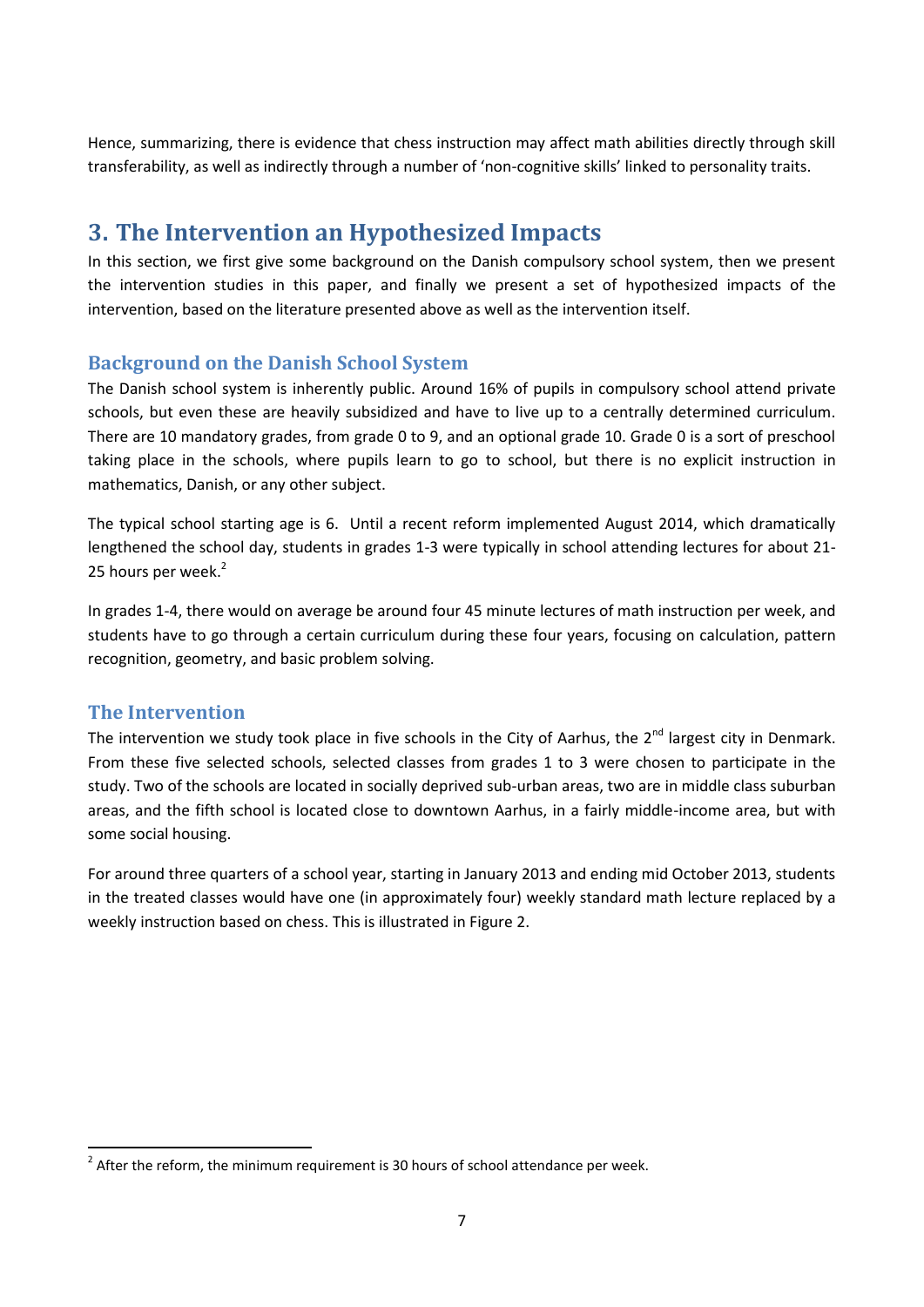

**Figure 2.** Approximate number of math related lectures in treatment and comparison groups

A dedicated mathematics teacher, who is also a club chess player, performed the teaching during treatment lectures in all five schools. The normal mathematics teacher was normally present in the classroom during chess lectures and would participate in playing if there were an odd number of students present in the classroom. Lectures consisted partly of instruction on the movements of chess pieces, and partly of practical chess playing exercises. The chess lectures were based on a book developed by the Danish School Chess Association (Dansk Skoleskak) called Chess+Math (Skak+Mat).<sup>3</sup> Figure 3 below depicts a typical exercise from the book. The instruction for the exercise is (translated from Danish): *"How many pieces can the knight take? Write your answer on the line below"*.

 3 In Danish, the word 'Mat' means 'mate' as it is used in chess, but is also an abbreviation for 'mathematics'.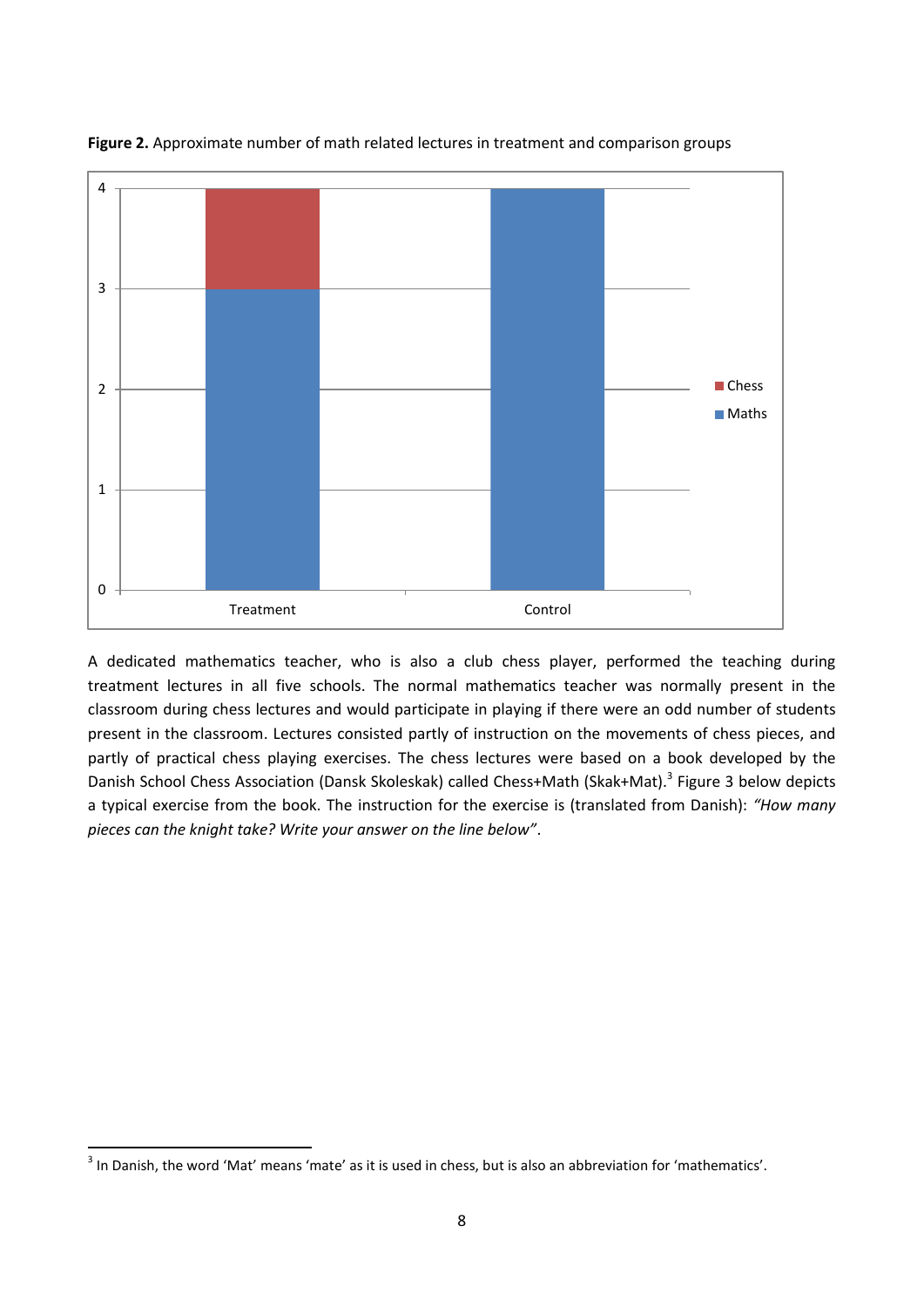

**Figure 3.** A typical chess exercise from the book used for chess instruction

The intervention was originally intended to end before the summer holidays of 2013 (end of June, 2013), but due to a lock-out of the teachers as the result of a conflict in relation to central negotiations prior to the school reform of August 2014, all public schools were closed during most of April 2013. Hence, it was decided to extend the intervention into the next school year and end it by week 42 (mid October) of 2013, which is the autumn holiday week in Danish schools. In total, the students have thus had at most 30 math lectures replaced with a lecture of chess instruction.

Pupils in treatment as well as comparison classes in the same schools were administered a mathematics test immediately before the start of the intervention. Students were then administered a post-intervention test in November-December 2013, taking a test which was a grade level higher than the pre-intervention test.

The mathematics tests were designed to test students in calculation and geometry, pattern recognition (numbers and shapes), and basic problem solving. The calculation and geometry components are addition, subtraction, multiplication, division, basic equations (e.g. 4+x=9), and counting, say, the number of triangles in a cloud of shapes. Patten recognition is both number sequences (e.g. 1-2-4-8-16-<sub>1</sub>-<sub>1</sub>, 1-4-9-16-25 <sub>1</sub>, or 1-1-2-3-5-\_-\_) and finding shapes that fit into a sequence of shapes and colours. Finally, problem solving is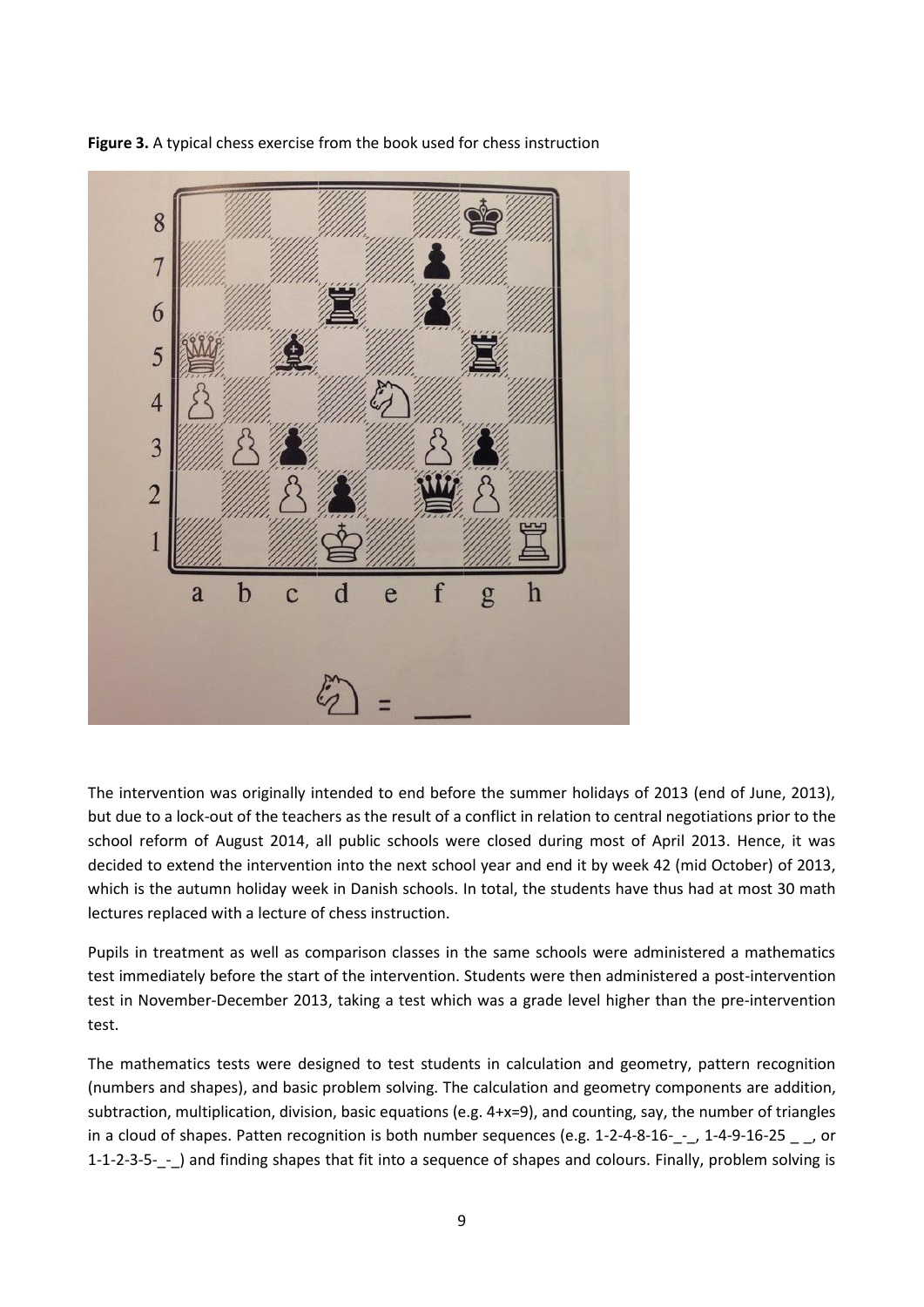of the type *"Mette arrives at a bridge. A troll is guarding it. He says 'if you want to pass the bridge and come back, I will double the amount of money you have in your pocket. Afterwards you have to give me 8 kroner'. Mette passes and gives the troll 8 kroner. Now Mette has no more money left in her pocket. How much did she have in her pocket when she arrived at the bridge?"* The tests were rather comprehensive in calculation and pattern recognition, while there was only one problem solving exercise.

The tests vary slightly from grade to grade. The test for  $2^{nd}$  grade has 4 questions on calculation giving a total of 14 points, it has one set of questions for pattern recognition giving a total of 10 points, and one problem solving exercise giving up to 4 points. For grades 1, 3 and 4, it is quite similar in terms of weighting.

In addition, there are three questions on well-being.

### **Theory of Change and Hypothesized Impacts**

Since the intervention does not provide any extra teaching, rather it reduces the number of 'standard' math lectures and replaces them with chess instruction, it is not obvious *a priori* that the intervention will improve mathematics test scores, at least not in the short run.

From the literature study, we found evidence that chess instruction may affect mathematics abilities directly through skill transferability, as well as indirectly through a number of 'non-cognitive skills' linked to personality traits and executive functions. These insights, in combination with the description of the intervention above, basically form our theory of change.

Based on the literature and our theory of change, we hypothesize the following testable implications:

- 1. Chess instruction leads to improved mathematical abilities, especially in problem solving/pattern recognition tasks
- 2. Chess instruction has larger impacts for low initial ability students
- 3. Chess instruction has larger impacts for boys than for girls
- 4. Chess instruction has larger impacts for children of non-western ethnic origin
- 5. Chess instruction, through its potential impacts on non-cognitive skills, especially 'conscientiousness' may also affect school absence.

There are several other outcomes, such as test scores in other subjects, where no data are available (yet), where we might expect to find impacts, but since we are not able to test these with the data at hand, we shall not devote more time discussing potential impacts on other outcomes.

### **4. Data**

The population under study consists of students in five public primary schools in the City of Aarhus, the  $2^{nd}$ largest city in Denmark. From these 5 schools, selected classes from grades 1 to 3 were chosen to participate in the study.

The mathematics tests were administered by the chess teacher in collaboration with an employee from the City's school administration. The tests were filled in by hand, and subsequently manually transferred to an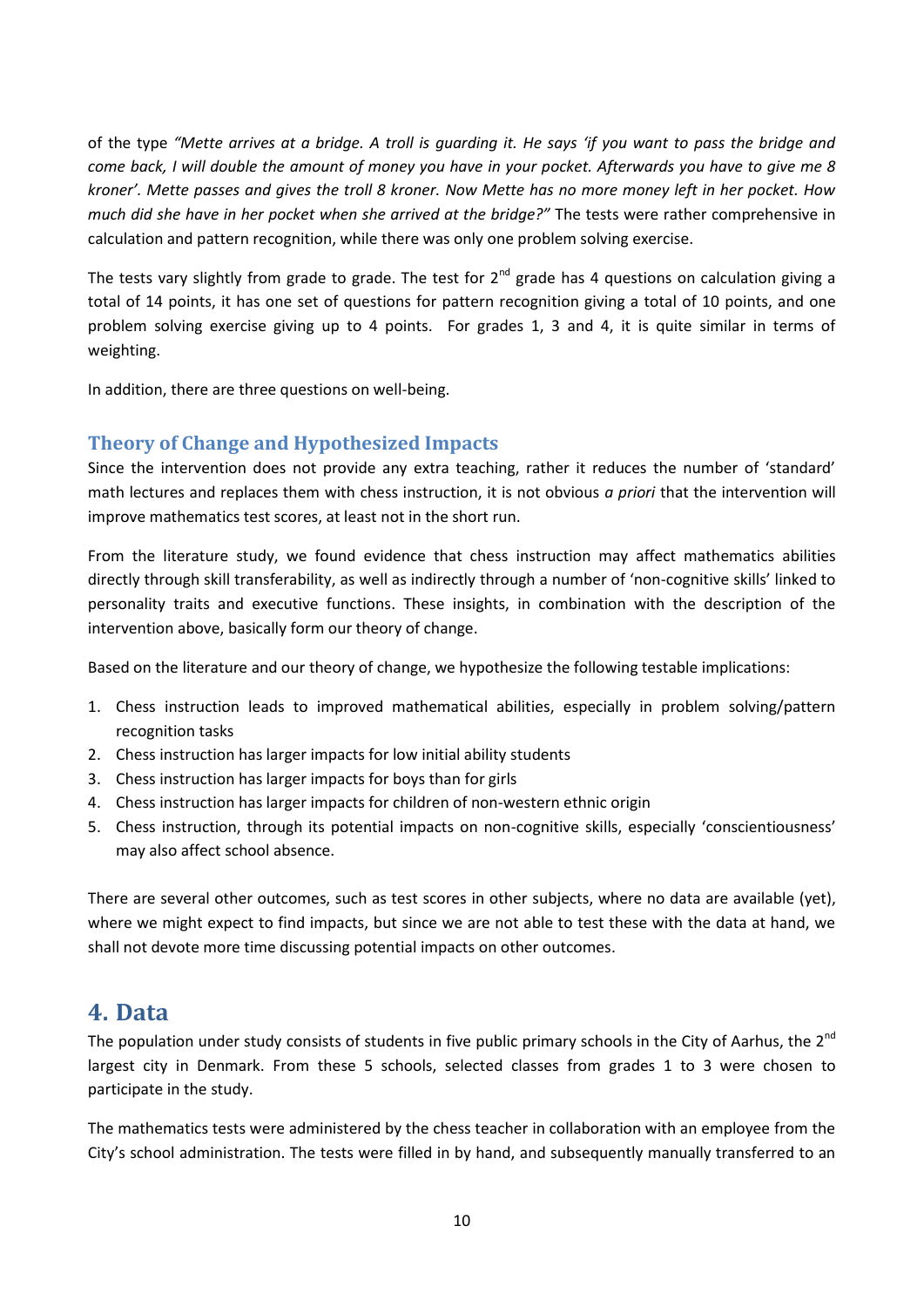excel spreadsheet by a student assistant at the school administration (who was not aware of the treatments status of the children). The pre- and post-intervention test scores were standardized to have mean zero and variance one.

For 482 children we had access to both pre- and post-intervention test scores and were able to match them on the basis of their names to their social security number and hence able to merge the test scores with background characteristics from a large set of administrative registers maintained by Statistics Denmark. Of the 482, 323 had one (in four) weekly mathematics lecture (45 minutes) replaced with chess instruction for the spring semester of 2013 and the first half of the fall semester (until mid october). 159 children in the comparison group did not participate in the program but had instead four weekly math lectures (treatment as usual). Unfortunately, the classes selected for participation were not randomly selected, but rather selected by the school principal. The criteria for selection of classes to treatment and control groups were unclear, but subsequent interviews suggest that they were close to random, or at least based on factors not immediately related to the children's capacity for learning.

The information on the test-scores and treatment status were merged with a large data base collected by TrygFonden's Centre for Child Research at Aarhus University based on administrative registers. The data base is physically located at Statistics Denmark, and contains information on parental background, immigrant status, gender, a few schooling outcomes (including days of school absence) and is used in order to control as comprehensively as possible for children's characteristics and parental background.

In terms of the included observable characteristics, Table 1 compares averages for the treated children and for children in the comparison group.<sup>4</sup>

| Variable                                         | <b>Treatment group</b> | <b>Comparison group</b> |
|--------------------------------------------------|------------------------|-------------------------|
| <b>Standardized pre-intervention test-score</b>  | 0.00                   | 0.05                    |
| Boy                                              | 0.54                   | 0.50                    |
| Girl                                             | 0.46                   | 0.50                    |
| Age                                              | 9.57                   | 9.45                    |
| $1st$ or $2nd$ generation immigrant              | 0.28                   | 0.25                    |
| Days of school absence 2012                      | 9.21                   | 9.94                    |
| Grade 1                                          | 0.19                   | 0.31                    |
| Grade 2                                          | 0.45                   | 0.33                    |
| Grade 3                                          | 0.36                   | 0.36                    |
| # siblings                                       | 1.46                   | 1.53                    |
| Age of mother                                    | 40.53                  | 40.42                   |
| Mother lower secondary school                    | 0.42                   | 0.41                    |
| <b>Mother high school</b>                        | 0.07                   | 0.08                    |
| <b>Mother vocational education</b>               | 0.27                   | 0.22                    |
| <b>Mother short academic education</b>           | 0.05                   | 0.06                    |
| Mother medium academic education                 | 0.07                   | 0.08                    |
| <b>Mother masters education or more</b>          | 0.11                   | 0.14                    |
| Mother's average ann. earnings past 3 years, DKK | 195,276                | 188,578                 |
| Mother not working 2011                          | 0,29                   | 0,30                    |

**Table 1.** Descriptive statistics, background variables.

**.** 

 $4$  We also have information on the schools attended, but for confidentiality concerns these are not reported here.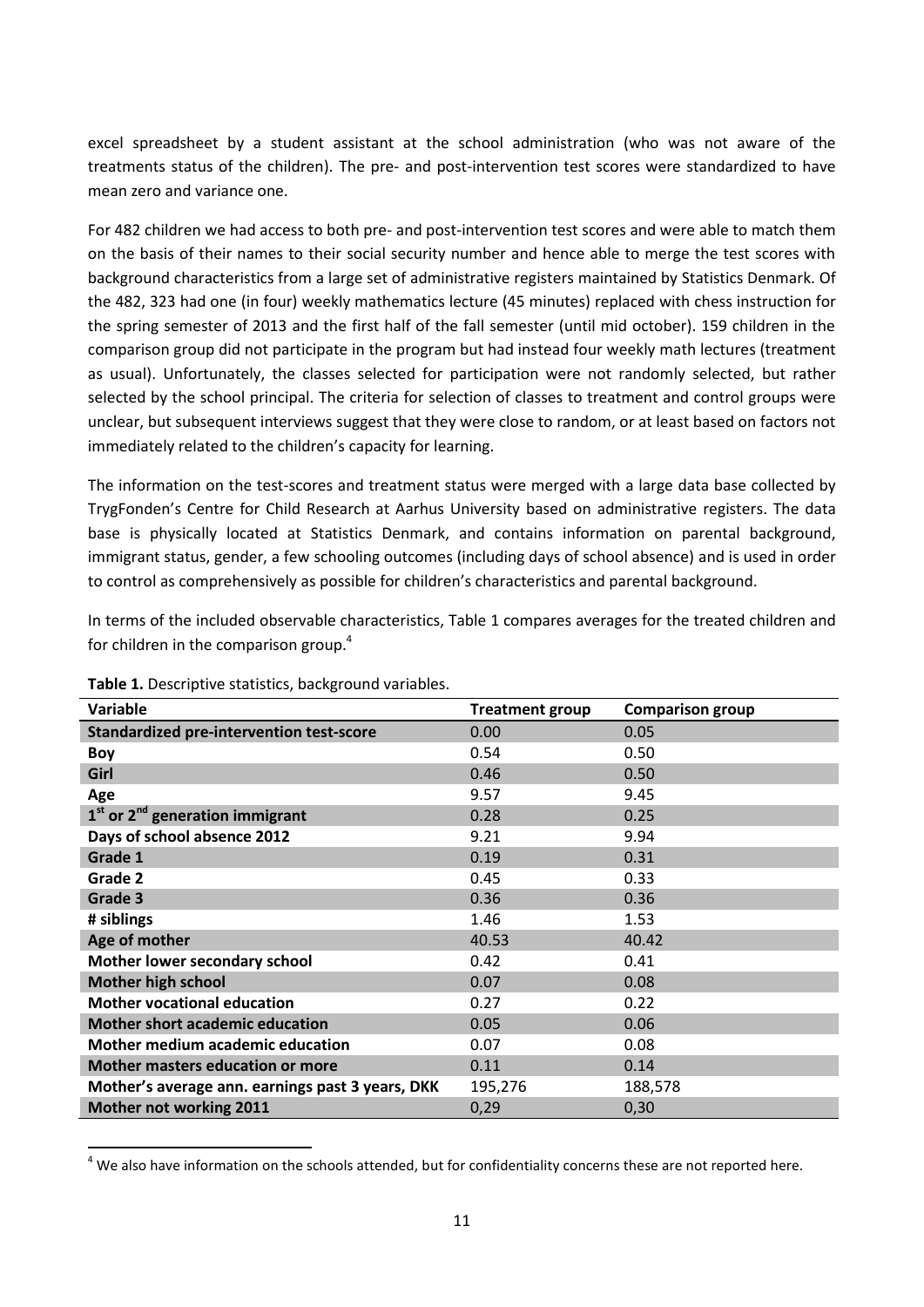|                                                  | 0.79    | 0.76    |
|--------------------------------------------------|---------|---------|
| <b>Father present</b>                            |         |         |
| Age of father                                    | 43.28   | 42.28   |
| <b>Father lower secondary school</b>             | 0.19    | 0.15    |
| <b>Father high school</b>                        | 0.05    | 0.04    |
| <b>Father vocational education</b>               | 0.30    | 0.30    |
| <b>Father short academic education</b>           | 0.08    | 0.10    |
| <b>Father medium academic education</b>          | 0.14    | 0.13    |
| <b>Father masters education or more</b>          | 0.17    | 0.18    |
| Father's average ann. earnings past 3 years, DKK | 278,564 | 284,405 |
| Father not working 2011                          | 0.19    | 0.20    |
| N                                                | 323     | 159     |

Despite the fact that the distribution across grades differ quite a bit, with more treated children in grade 2 and fewer in grade 1, the children (and their parents) do not differ that much. None of the differences are statistically significant. The comparison group appears to have slightly higher test scores *ex ante*, but the standardized difference is small and not statistically significant. Moreover, mothers of children in the comparison group appear to be slightly better educated, although none of these differences are significant either. Still, given the potential non-random nature of the allocation to treatment and comparison groups, it is important to control for these background factors. In this respect, access to *ex ante* test scores is a large advantage, as it allows us to exploit a difference-in-differences strategy for identifying the causal impact of the intervention.

Figures 4 and 5 plot kernel density estimates of the distribution of the standardized pre- and postintervention test-scores, respectively.



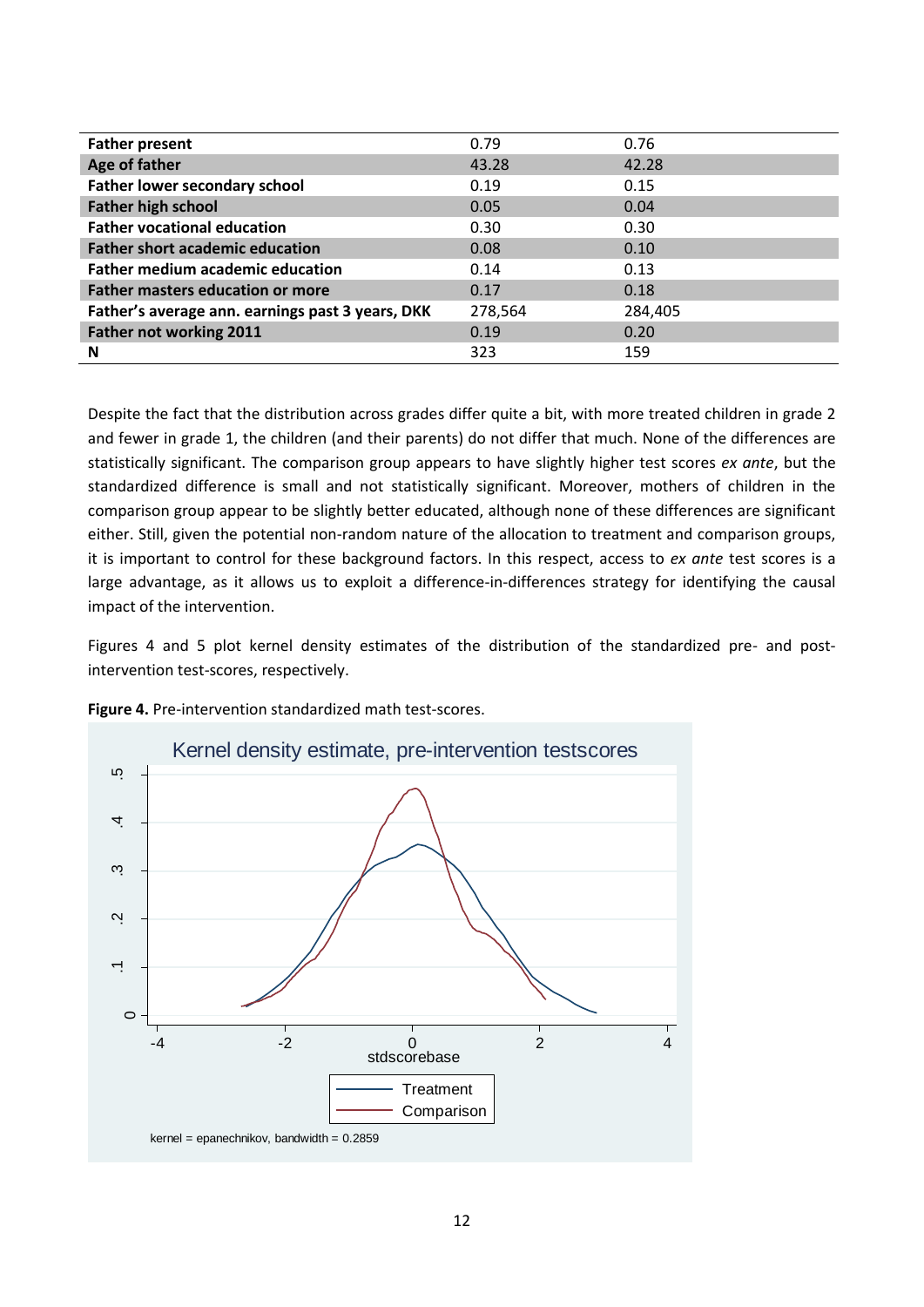



The pre-intervention standardized math test scores distribution of the treated group has more variance than in the control group, but as reported in Table 1, the means are almost identical. In the postintervention distribution, there is almost a situation of first-order stochastic dominance of the treatment group distribution compared to the comparison group. The averages in the two distributions differ by 0.14 in favour of the treatment group, but are not significantly different.

Figure 6 plots the kernel density estimate of the change in the test score from pre- to post-intervention.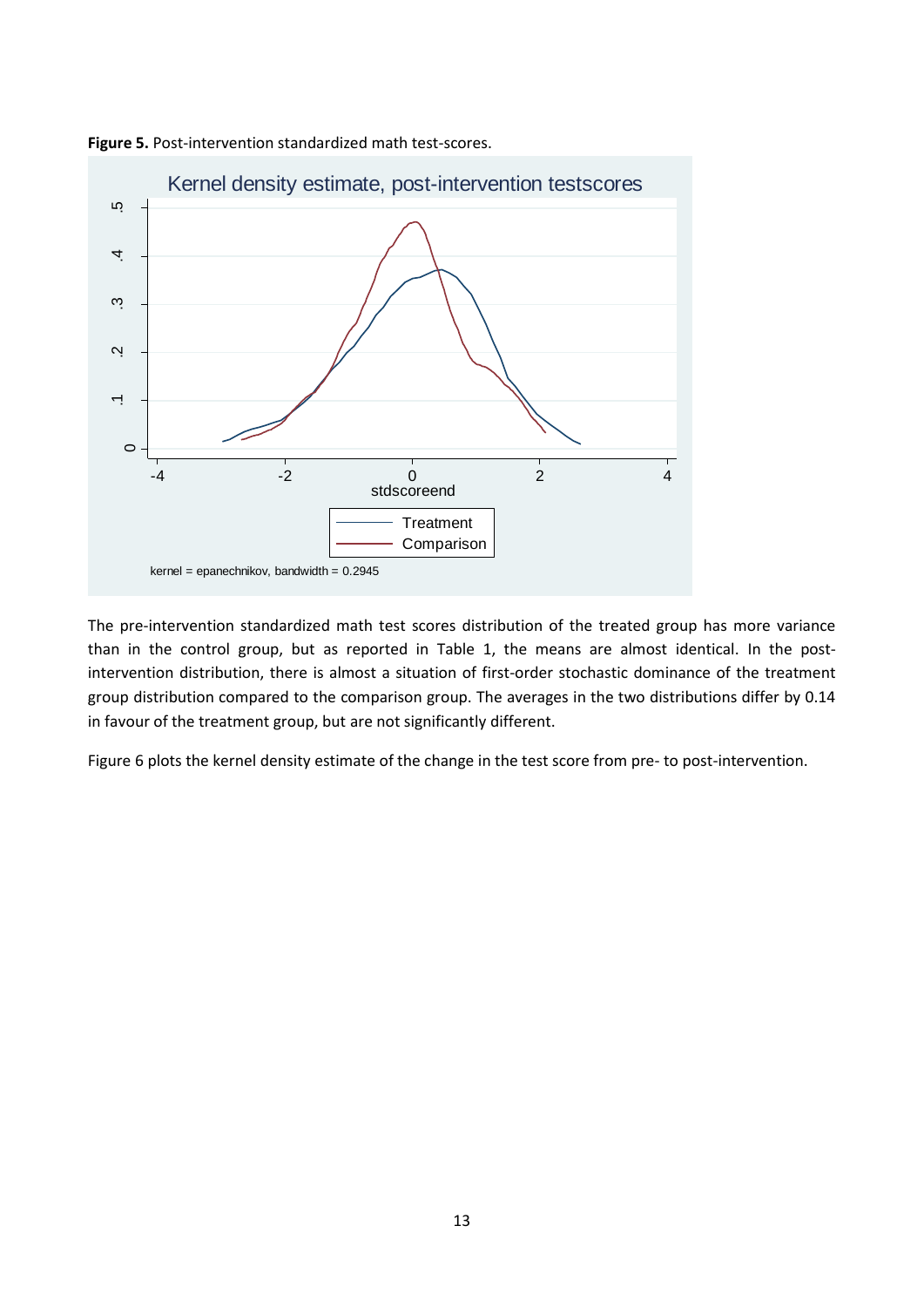

**Figure 6.** Change in standardized math test-scores.

Again, the distribution of the treatment group suggests almost first-order stochastic dominance, and the raw average difference-in-differences is 0.18 and statistically significant (at the chosen 95% level).

### **5. Methodology**

Since the treatment and comparison groups are not randomly selected, the raw test-score differences between treatment and comparison groups cannot be given a causal interpretation. The raw difference-indifferences estimate (0.18 and statistically significant), can be interpreted causally under an assumption of common trends in learning speeds. In order to strengthen the causal interpretation, we would nevertheless prefer to be able to control for school factors, parental and child background variables.

Denote by *Yit* the outcome of interest (e.g. the math test score) for individual *i* at time *t*. Let *t=1* denote the post-intervention period, and let *t=0* denote the pre-intervention period. Hence, *Yi0* denotes the preintervention test score of student *i*, and  $Y_{i1}$  the post-intervention test score. Let  $D_i$  denote the treatment status of student *i* (D=1 denotes treatment, 0 comparison), and let  $X_{i0}$  denote a set of background characteristics (specifically, the variables reported in Table 1, except for the pre-intervention test score). Finally, let *S<sup>i</sup>* denote a set of school indicators (fixed effects).

Our first model of interest then seeks to explain the post-treatment outcome of interest with the pretreatment outcome of interest, a treatment indicator, a set of explanatory background characteristics, a set of school fixed effects, and a residual error term:

$$
Y_{i1} = \mu + \alpha Y_{i0} + \gamma D_i + \beta X_{i0} + \delta S_i + \varepsilon_i
$$
\n<sup>(1)</sup>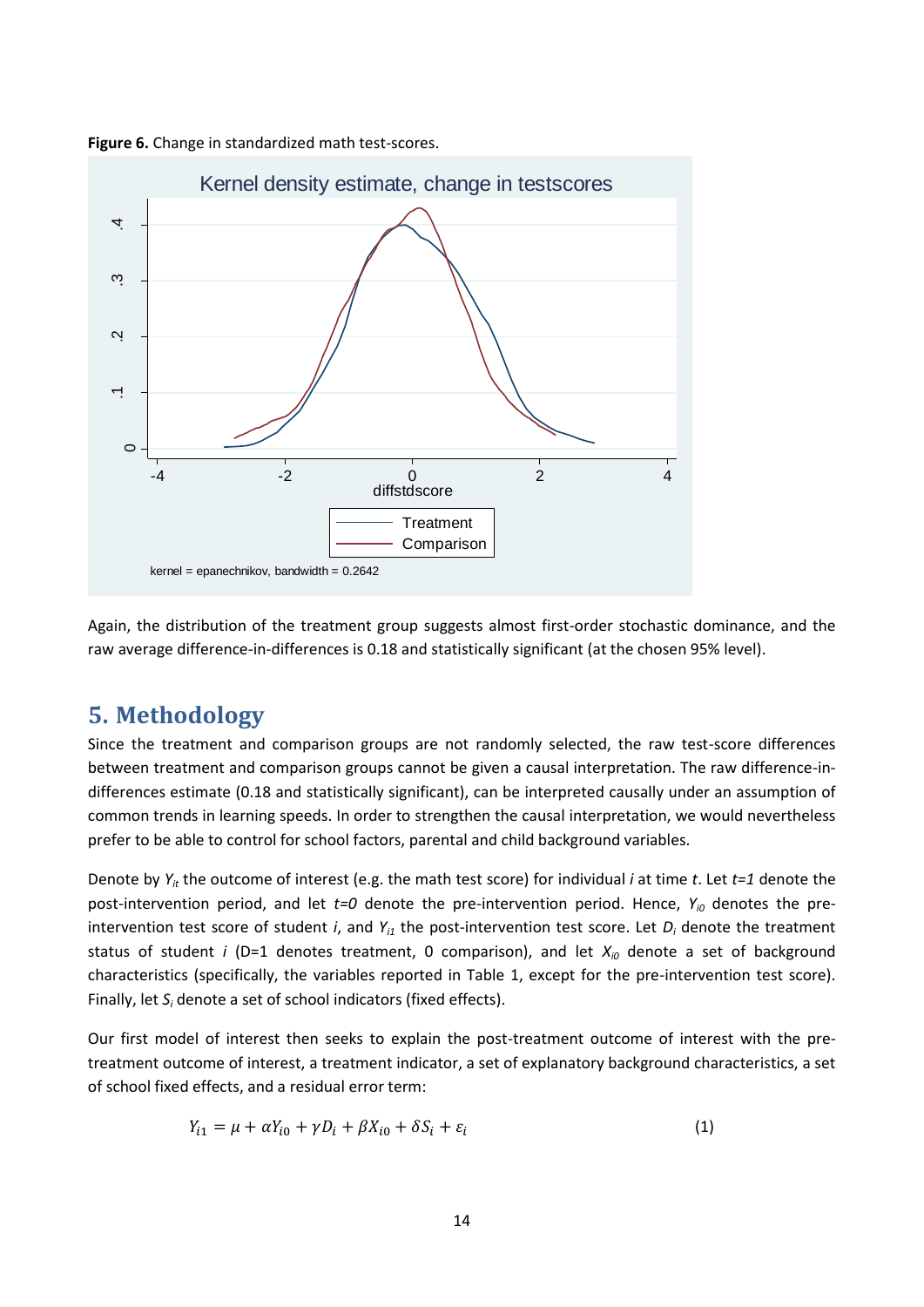Here, the level of the test score is explained by the pre-intervention test score, the treatment status, the school, and some explanatory variables.

An alternative formulation of the model would be 'learning' model, where the change in the test score is explained by the same variables (excluding the pre-intervention test score):

$$
Y_{i1} - Y_{i0} = \tau + \theta D_i + \theta X_{i0} + \pi S_i + \rho_i
$$
\n(2)

This model is slightly different from (1) in the sense that it is the change in the test scores, that is, the speed of acquisition of mathematics capability, that is modeled. The learning speed, not the competence level, is in this specification a function of treatment and of some background characteristics. Hence, it is the capacity for learning quickly that might be affected by treatment, the home environment, the school, school attendance, etc., in equation (2).

In the results section, results for both specifications are reported, as they both have some merit, and moreover, it may serve as a test of robustness of the results to the empirical specification. As we have no prior reason for strongly believing that replacing mathematics with chess should improve math test scores in the short run, we choose to use two sided test statistics. Moreover, we have chosen the conventional 5% significance level.

#### **Identification and validity**

Ideally, we would have liked to perform a randomized trial, but since this was not an option, we have to employ this difference-in-differences evaluation strategy. Heckman *et al.* (1998) argue that this is often the best strategy when assignment to treatment is not exogenous.

The estimated effects are average treatment effects on the treated, which are identified under the assumption of parallel trends, that is, in the absence of the intervention, the level of mathematics capability or the speed of learning would be the same in the treatment and control groups, given the observed characteristics. Unfortunately, this assumption is not testable, as we have no information on previous test score results, since these were not digitalized by the City of Aarhus.

Moreover, the study has design flaws; first, only one teacher was involved in teaching the chess curriculum, and therefore, we cannot be certain that any effects can be found if the intervention were to be scaled up. Second, two teachers were present in the classroom during chess lectures, implying that an effect could also be caused by the additional teacher (a two-teacher effect).  $5$ 

Finally, the study was severely underpowered, implying that it is unlikely to find significant impacts. There are 34 different classes involved in the intervention, implying that with an R-squared of 0.4 (as we find in the best of cases), we would have minimum detectable effect effects sizes around 0.23 with a power of 0.8 and a chosen significance level of 0.95.

Hence, we prefer to think of the project as a pilot study or a demonstration project of the potential beneficial effects of chess instruction to be supplemented with a properly designed randomized trial.

 5 Andersen *et al.* (2015) find positive but smaller effects than ours of a considerably more intensive two-teacher intervention, suggesting that a two-teacher effect is perhaps not the most likely causal mechanism behind our results.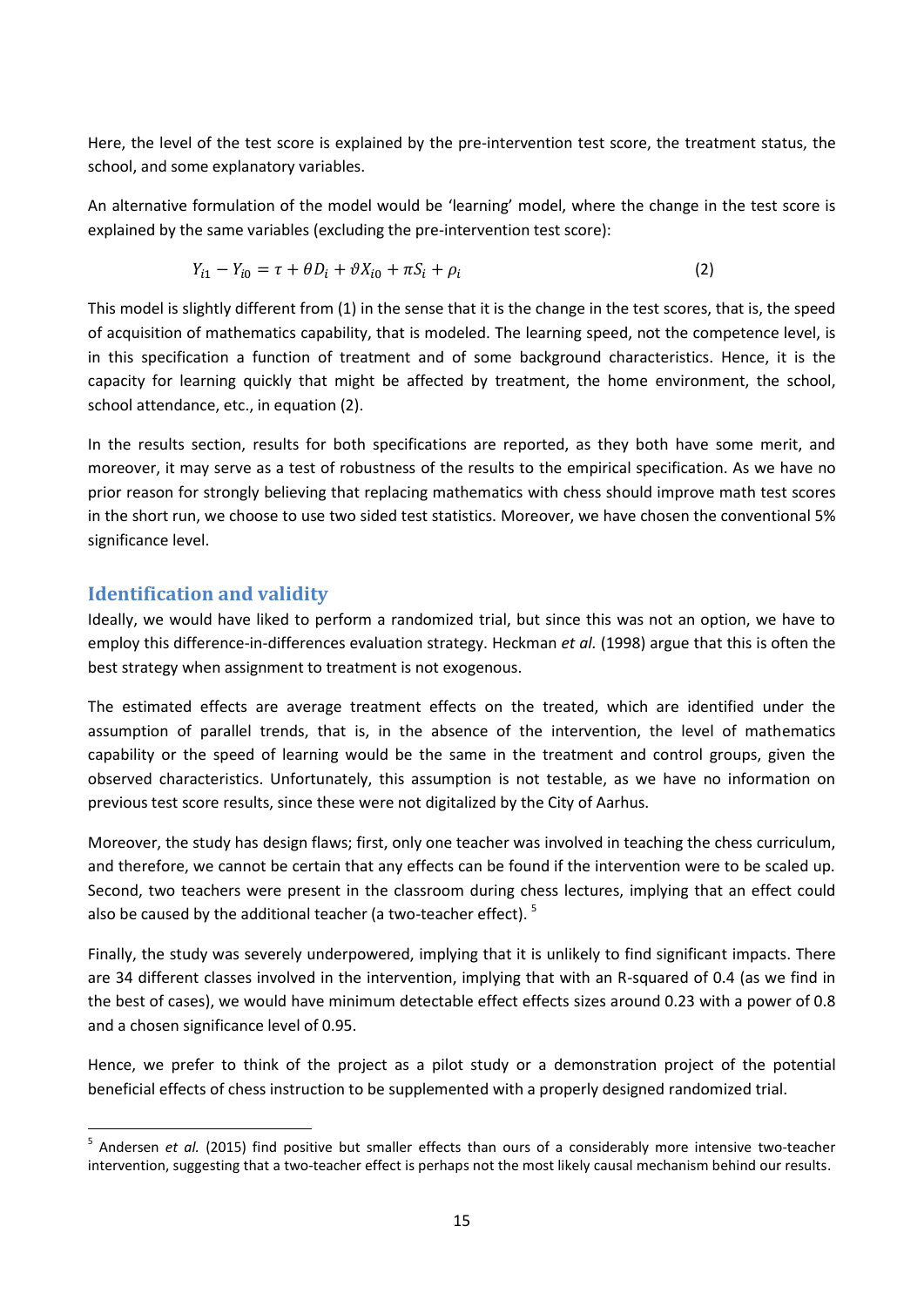# **6. Results**

In this section, we present the results of the two models described in the previous section. The outcome variables – the mathematics test-scores - are standardized to have mean zero and standard deviation 1, so the estimated impacts are standardized effect sizes.

First, Table 2 shows estimation results, where the post-intervention test score is the dependent variable (corresponding to equation 1 in section 5). We show four different models; one where we do not include any explanatory variables beyond the indicator for having received a weekly chess-lesson instead of a weekly math lesson (model 1), one where we also include the pre-intervention test score (model 2), a model where in addition we add a set of child characteristics (model 3), and finally model 4 also adds characteristics of the mother and the father.

**Table 2.** Estimation results, post intervention test-scores.

| Model                                      | Impact estimate Standard error |      | <b>R-squared</b> |
|--------------------------------------------|--------------------------------|------|------------------|
| 1: Only chess dummy                        | 0.14                           | 0.10 | 0.00             |
| 2: 1+pre-intervention test score           | 0.16                           | 0.08 | 0.33             |
| 3: 2+child and school characteristics      | 0.12                           | 0.08 | 0.39             |
| 4: 3+mother's and father's characteristics | 0.14                           | 0.08 | 0.43             |

Note: Child characteristics include grade dummies, gender dummy, precise age, number of siblings and ethnicity. School characters include grade and school dummies. Mother's characteristics include age, being present in the household, 6 educational level dummies, gross earnings the previous year, and an indicator for not having worked. Father's characteristics are the same. **Bold numbers** imply statistical significance at the 95% level, *italicized numbers* indicate significance at the 90% level.

First of all, note that the pre-intervention test-scores explain about one third of the variation in the postintervention test scores. This is rather low compared to some other studies in the literature on test scores, but these children are also fairly young, so the added learning during three quarters of a school year should be quite significant.

The estimated effect size becomes significant once we control for pre-intervention test scores, but the statistical significance disappears again when additional control variables are added. The effect sizes are 0.12-0.16.

Table 3 shows the effects from the learning model (equation 2 in section 5). When only the indicator for receiving chess instruction in class is included, the effect is significant, but the impacts decline slightly once additional characteristics are included, rendering it insignificant at the 95% level. The effect sizes are 0.16- 0.18 in this model.

**Table 3.** Estimation results, change in test-scores.

| Model                                      | Impact estimate Standard error |      | <b>R-squared</b> |
|--------------------------------------------|--------------------------------|------|------------------|
| 2: Only chess dummy                        | 0.18                           | 0.09 | 0.01             |
| 3: 2+child and school characteristics      | 0.16                           | 0.09 | 0.04             |
| 4: 3+mother's and father's characteristics | 0.17                           | 0.09 | 0.08             |

Note: Child characteristics include grade dummies, gender dummy, precise age, number of siblings and ethnicity. School characters include grade and school dummies. Mother's characteristics include age, being present in the household, 6 educational level dummies, gross earnings the previous year, and an indicator for not having worked. Father's characteristics are the same. **Bold numbers** imply statistical significance at the 95% level, *italicized numbers* indicate significance at the 90% level.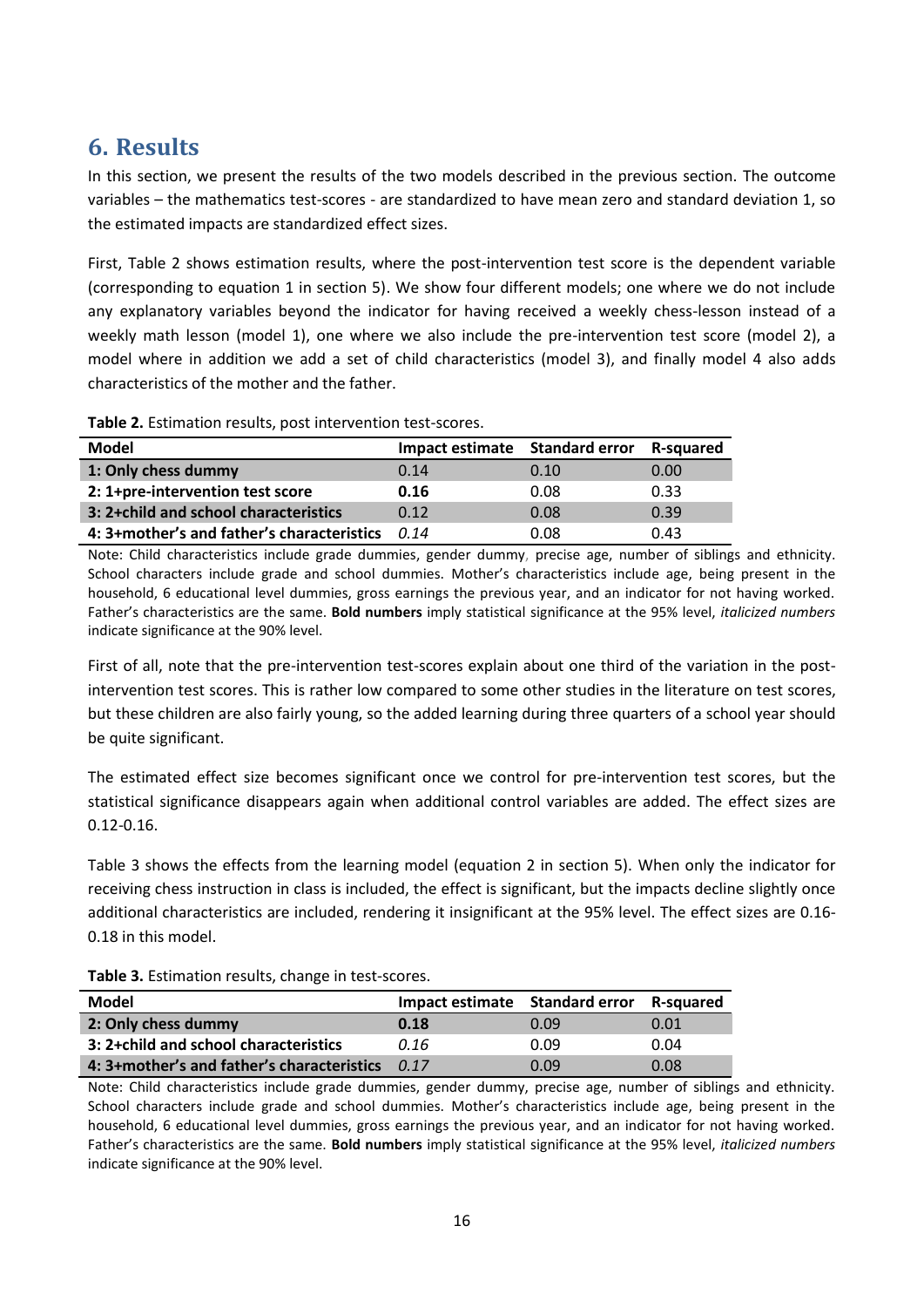According to Lipsey *et al.* (2012), when evaluating test score results, a student learns (progresses) during a school year what corresponds to 0.5 units of a standard deviation in grade 3 and around 1 standard deviation in grade 1. Hence, the estimated effects of replacing an hourly math lecture with a chess lecture for less than three quarters of a school year corresponds to an additional learning similar to around one third of a school year of additional teaching of mathematics in grade 3 and one sixth of a school year in grade 1, if effects are homogenous across grades. Given that the weekly number of mathematics lectures in grades 1-3 are on average 3.75 (450 hours in total during the 3 years with 40 weeks of teaching during the year), this is quite impressive and suggests that the children really learn some capabilities during these lectures, which they can use more generally in school; it is hard to imagine such a large impact without positive external spillover effects on the ability to learn during the remaining three weekly mathematics lectures. We imagine, thus, that the impact operates through improved ability to concentrate and exert self-control, to memorize, to solve problems, and perhaps also through improved behavior (less noise in the classroom etc.). Most of these hypotheses are untestable, unfortunately. When data from national tests in Danish become available, we will be able to investigate if there are any impacts on learning Danish.

Table 4 estimates the effects of chess instruction separately by grade level. There are no significant differences – nor are there significant impacts - across grades, but this is probably due to the lack of sufficient statistical power, see section 5.

|                    | Model 1                  | <b>Model 2</b>        |
|--------------------|--------------------------|-----------------------|
|                    | <b>Post-intervention</b> | Change<br>in<br>test- |
|                    | test score effects       | score effects         |
| <b>Chess dummy</b> | 0.10                     | 0.23                  |
|                    | (0.13)                   | (0.16)                |
| Chess dummy *      | 0.09                     | 0.04                  |
| Grade 1            | (0.20)                   | (0.24)                |
| Chess dummy *      | 0.04                     | $-0.22$               |
| Grade 2            | (0.19)                   | (0.22)                |

**Table 4.** Impact estimates by grade

Note: Results are from the full model with all available background characteristics (i.e. model 4 in Tables 2 and 3). **Bold numbers** imply statistical significance at the 95% level, *italicized numbers* indicate significance at the 90% level.

In Table 5, we estimate a model with an interaction between the chess instruction indicator and an indicator for having below average pre-intervention test score. The interaction coefficient is negative but very small and not statistically significant. This might of course again be due to lack of statistical power, but at least we do not find that academically weaker children are significantly less affected by the intervention.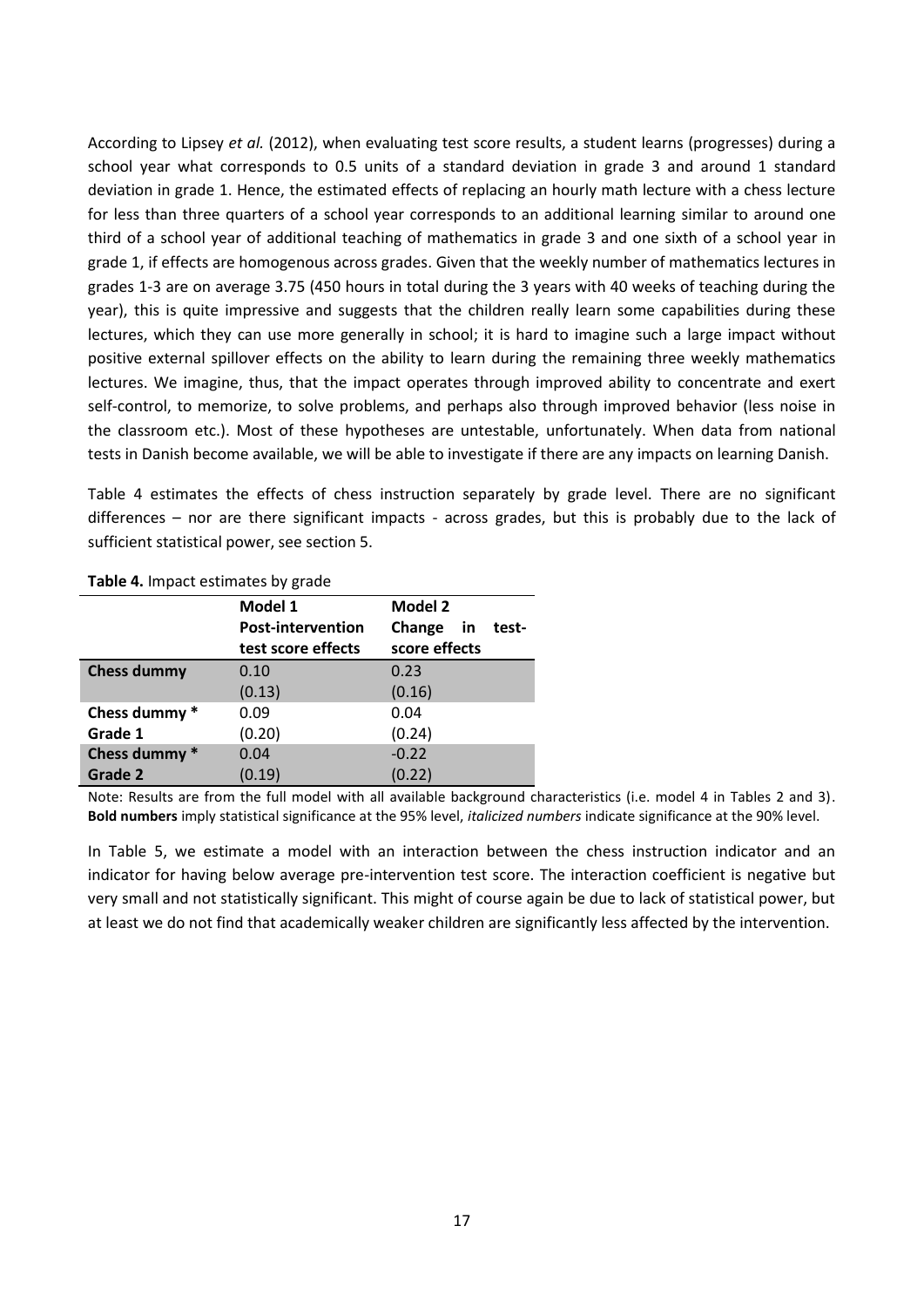|                    | Model 1                  | Model 2               |
|--------------------|--------------------------|-----------------------|
|                    | <b>Post-intervention</b> | Change<br>test-<br>in |
|                    | test score effects       | score effects         |
| <b>Chess dummy</b> | 0.20                     | 0.18                  |
|                    | (0.11)                   | (0.12)                |
| Chess dummy *      | $-0.11$                  | $-0.03$               |
| 1{pre score < avg} | (0.16)                   | (0.17)                |

**Table 5.** Impact interaction with pre-intervention score

Note: Results are from the full model with all available background characteristics (i.e. model 4 in Tables 2 and 3). **Bold numbers** imply statistical significance at the 95% level, *italicized numbers* indicate significance at the 90% level.

In Table 6, we report effects with gender interactions. We find positive impacts for the reference group of boys, while there is a negative interaction term for girls, but it is not statistically significant, although it is fairly large in one of the models.

#### **Table 6.** Impacts by gender

|                    | <b>Post-intervention</b> | Change<br>in in<br>test- |
|--------------------|--------------------------|--------------------------|
|                    | test score effects       | score effects            |
| <b>Chess dummy</b> | 0.22                     | 0.20                     |
|                    | (0.11)                   | (0.13)                   |
| Chess dummy *      | $-0.17$                  | $-0.06$                  |
| girl               | (0.16)                   | (0.19)                   |
|                    |                          |                          |

Note: Results are from the full model with all available background characteristics (i.e. model 4 in Tables 2 and 3). **Bold numbers** imply statistical significance at the 95% level, *italicized numbers* indicate significance at the 90% level.

Table 7 reports impacts by immigrant status. There is an overall positive effect for the reference group of native Danish children, while the interaction term for  $1<sup>st</sup>$  and  $2<sup>nd</sup>$  generation immigrants is significantly negative, implying that they are not positively affected by the chess instructions, contrary to our *a priori* expectations. In fact, the net effect for  $1<sup>st</sup>$  and  $2<sup>nd</sup>$  generation immigrant children is negative, albeit statistically insignificant.

#### **Table 7.** Impacts by immigrant status

|                               | <b>Post-intervention</b> | Change<br>in  | test- |
|-------------------------------|--------------------------|---------------|-------|
|                               | test score effects       | score effects |       |
| <b>Chess dummy</b>            | 0.23                     | 0.24          |       |
|                               | (0.09)                   | (0.11)        |       |
| Chess dummy *                 | $-0.39$                  | $-0.31$       |       |
| $1st$ or $2nd$ gen. immigrant | (0.18)                   | (0.22)        |       |

Note: Results are from the full model with all available background characteristics (i.e. model 4 in Tables 2 and 3). **Bold numbers** imply statistical significance at the 95% level, *italicized numbers* indicate significance at the 90% level.

In Table 8, we report effects on the raw – non-normalized – test scores overall and separately by domains; pattern recognition, problem solving, and calculation. There is a significant positive impact only on pattern recognition, which was also an *a priori* hypothesis. On the contrary, there are no effects on problem solving, which we had also expected. The effects on calculation are almost as large as those on pattern recognition, but they are far from being statistically significant, due to a larger variance of test results in calculation.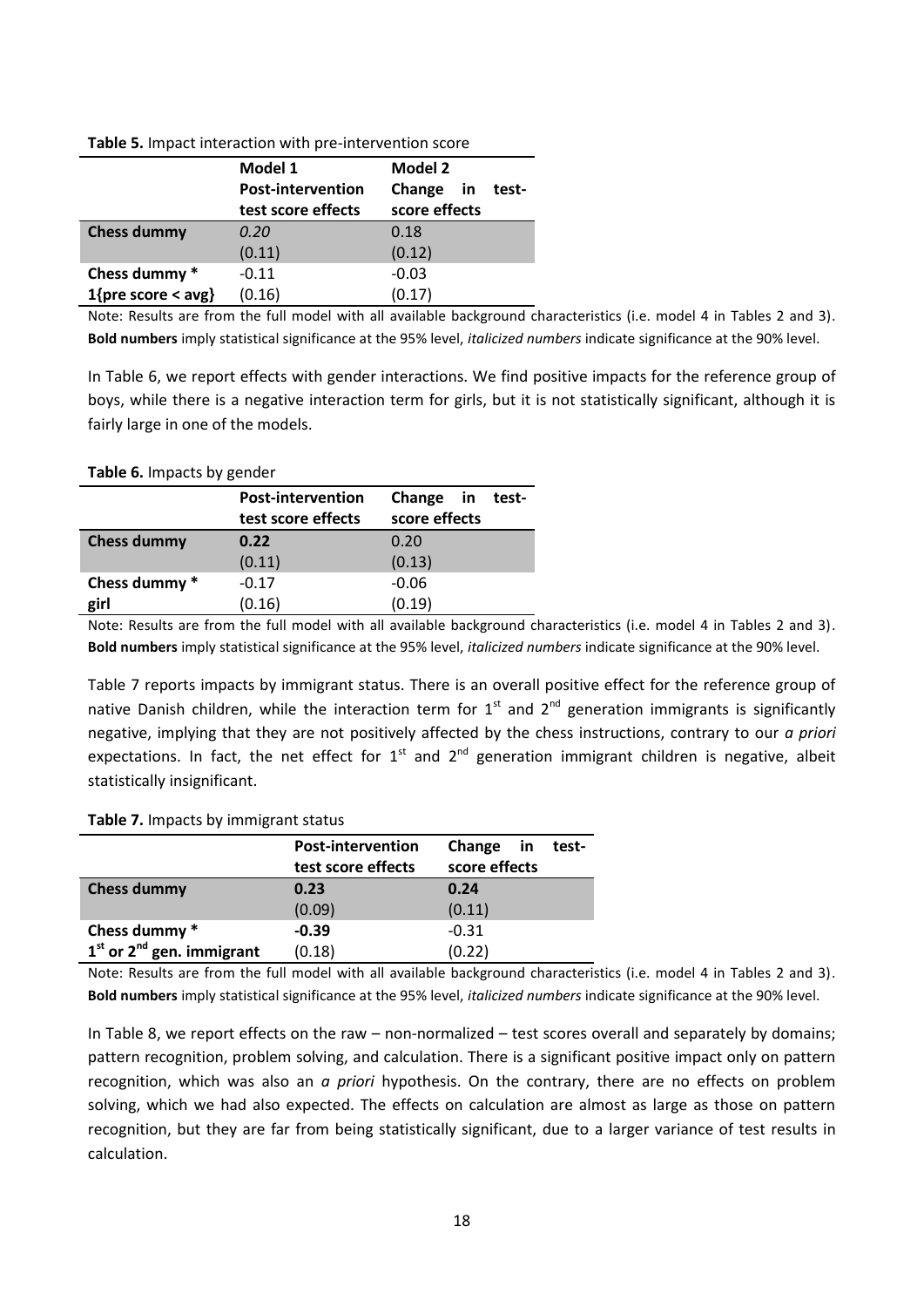|                        | <b>Post-intervention</b> | Change<br>test-<br>in |
|------------------------|--------------------------|-----------------------|
|                        | test score effects       | score effects         |
| <b>Overall</b>         | 0.91                     | 1.01                  |
|                        | (0.54)                   | (0.57)                |
| Pattern                | 0.51                     | 0.43                  |
| recognition            | (0.17)                   | (0.24)                |
| <b>Problem solving</b> | $-0.11$                  | $-0.01$               |
|                        | (0.16)                   | (0.21)                |
| <b>Calculation</b>     | 0.47                     | 0.56                  |
|                        | (0.45)                   | (0.46)                |

**Table 8.** Impacts by different math domains – non-normalized test-scores

Note: Results are from the full model with all available background characteristics (i.e. model 4 in Tables 2 and 3). **Bold numbers** imply statistical significance at the 95% level, *italicized numbers* indicate significance at the 90% level.

We did not find any evidence of impacts on days of school absence, neither during nor after the end of the intervention period.

### **7. Conclusion**

We find that replacing a weekly lecture of traditional mathematics with one based on chess instruction tends to increase subsequent results in math test scores. This holds especially for native Danish children, while for immigrant children, there is no impact.

The effect size corresponds roughly to what children in grade 3 learn during one third of a school year, that is, it is quite a remarkable effect, given that these children did not attend extra lectures; in fact they had fewer ordinary mathematics lectures than the comparison classes.

Regarding the hypotheses formed based on the literature review and intervention design, we did find positive effects on mathematics achievements in general, and in particular on pattern recognition. We did not, however, find any impact on problem solving. In retrospect, this may be due to there being only one problem solving exercise, which scored either 0 or 4 points. Hence, there was not a lot of variation in this particular outcome, compared to the two other outcomes. On the other hand, it may also just be the case that the particular way in which chess was used in the teaching material was more conducive to improving pattern recognition tasks. Regarding the hypothesis that chess instruction would be more beneficial to children with low initial mathematics skills, we did not find evidence of this. If anything, the results, albeit insignificant, pointed in the opposite direction. We did find a tendency to larger effects for boy than girls, but no significant differences were found. It would have been interesting to study also the importance of the gender composition in the classroom, but the sample was not nearly large enough to warrant such analyses. Contrary to what we had hypothesized, we found no (tending towards negative) impacts for children of immigrant origin, while there were rather large impacts for native Danish children, corresponding to around half a school year of mathematics learning. The mathematics teacher was a native dane, which may have played a role. Finally, we found no impact on school absence.

We cannot say much about the mechanisms behind the results, since children were only tested in mathematics, but the literature study suggested some mechanisms regarding what chess does; there may be a direct effect on mathematics ability, which could manifest itself in improved pattern recognition and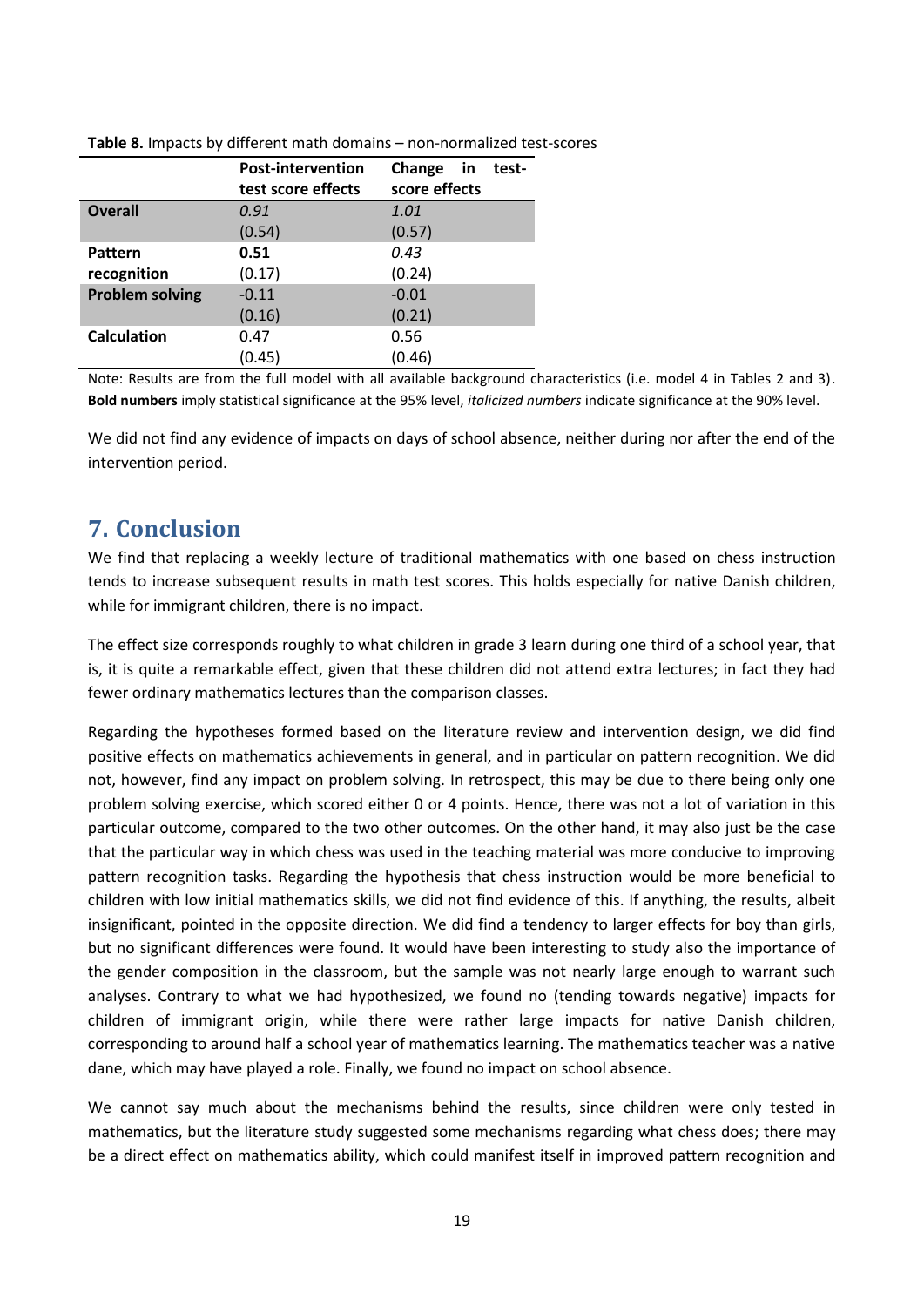problem solving abilities. This is to some extent confirmed. An indirect effect would go via the ability to concentrate, exert self-control, grit, conscientiousness or whatever you wish to call it. The size of the effect – in combination with the fact that the treated group did not receive extra mathematics, on the contrary – suggests that students gained more from all their mathematics lessons, or put differently, that what they learned during chess lessons generally enabled them to better understand mathematics.

In terms of costs and benefits, the available data does not enable us to conduct a cost benefit analysis. On the costs side, there are the additional learning material used in form of the book used, chess boards and pieces, chess demonstration boards and pieces but to the extent that these can be shared between classes in a school, and used for several years, this initial investment does not seem very large. In the experiment, an additional teacher was required, but if the intervention was to be scaled up, rather than costs of extra teachers, there would be costs of training mathematics teachers to use the books. On the benefit side, there would be learning gains and their consequences in the form of qualifying education obtained, life time earnings improvements, changes in health and crime outcomes due to changed education and employment situation. These benefits are all quite intangible in the sense that we do not know how primary school mathematics improvements affect these outcomes. Still, Joensen & Nielsen (2009) find that taking high level mathematics in high school causally leads to higher earnings in later life, so to the extent that primary school mathematics improvements are permanent and lead to more taking high level mathematics in high school, the gains may be considerable. The argument of dynamic complementarity (cf. Cunha & Heckman, 2007) suggests that early leaning interventions are more effective, because they also make later learning investments more effective; learning begets learning.

There are a few caveats to these conclusions, which are therefore only preliminary, awaiting a properly designed randomized trial. First, the study was severely underpowered, and selection of treated classrooms was not random. Second, only one teacher was involved in teaching the chess lessons. He might have been an excellent teacher, so that the result we find is really no more than a teacher fixed effect. In any case, the implication is that the external validity of these results is not large. Moreover, since the normal mathematics teacher was mostly also present in the classroom during chess lessons, there may also be a two- teacher effect operating. Finally, we only have access to mathematics test score results, so we cannot infer anything as to the mechanisms through which the effects manifest.

### **References**

Almlund, M., A. L. Duckworth, J. J. Heckman & T. Kautz (2011), Personality psychology and Economics. In E.A. Hanushek, S. Machin & S. Woessman (eds). Handbook of the Economics of Education, Amsterdam: Elsevier.

Andersen, S. C., L. V. Beuchert-Petersen, H. S. Nielsen & M.K. Thomsen (2015), 2L Rapport: Undersøgelse af effekten af tolærerordninger. Politica (forthcoming)

Bart, W. M. (2014), On the effects of chess training on scholastic achievement. Frontiers in Psychology, Vol. 5, Article 762.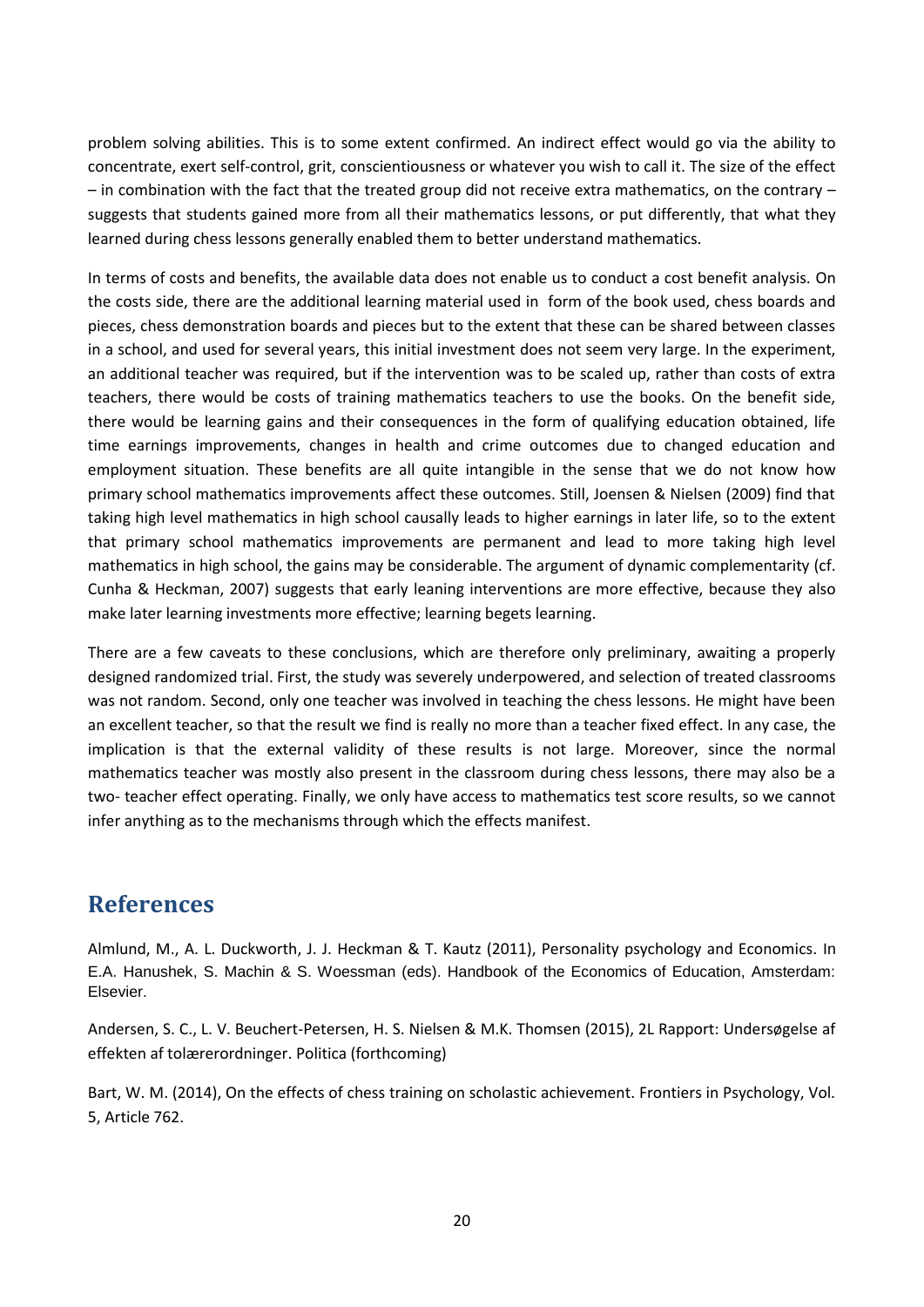Berkman, R. M. (2004). The Chess and Mathematics Connection: More than Just a Game. Mathematics Teaching in the Middle School, Vol. 9, 246-250.

Boruch, R. (2011), Does Playing Chess Improve Math Learning? Promising (and Inexpensive) Results from Italy. Unpublished Manuscript.

Cunha, F. and J. J. Heckman (2007), The technology of skill formation. *American Economic Review*, Vol. 97, 31–47.

Dumontheil, i. & T. Klingberg (2011), Brain Activity during a Visuospatial Working Memory Task Predicts Arithmetical Performance 2 Years Later. Cerebral Cortex, doi:10.1093/cercor/bhr175.

Ericsson, K. & W. Kintsch (1995), Long-term working memory, *Psychological Review, 102,* 211-245.

Ericsson, K. & J. Staszewski (1989), Skilled memory and expertise: Mechanisms of exceptional performance. In D. Klahr and K. Kotovsky (Eds.), *Complex Information Processing: The Impact of Herbert A. Simon.* (pp. 235-267). Hillsdale, N.J.: Erlbaum.

Gobet, F. & G. Campitelli (2006), Educational benefits of chess instruction: A critical review. In T. Redman (ed), Chess and Education: Selected Essays from the Koltanowski Conference, Dallas TX: Chess program at the University of Texas at Dallas, 124-143.

Gobet, F., & Simon, H. (1996). The roles of recognition processes and look-ahead search in time-constrained expert problem solving: Evidence from grandmaster-level chess. *Psychological Science, 7,* 52-55.

Heckman, J. J., H. Ichimura, J. Smith & P. Todd (1998), Characterizing Selection Bias Using Experimental Data. *Econometrica*, Vol. 66, 1017-1098.

Heckman, J.J. (2012), The Economics and Econometrics of Human Development Part I: A Framework for Analyzing Human Development Over The Life Cycle. Presentation held at 'TrygFonden Multi-Disciplinary Symposium Improving the Well-Being of Children and Youth', January 29, 2012

Joensen, J. S. & H. S. Nielsen (2009), Is there a Causal Effect of High School Math on Labor Market Outcomes? *Journal of Human Resources*, Vol. 44, 171-198.

Kirschner, P. A., J. Sweller & R. E. Clark (2006), Why Minimal Guidance During Instruction Does Not Work: An Analysis of the Failure of Constructivist, Discovery, Problem-Based, Experiential, and Inquiry-Based Teaching. Educational Psychologist, Vol 41, No 2, 75-86.

Lipsey, M. W., K. Puzio, C. Yun, M. A. Hebert, K. Steinka-Fry, M. W. Cole, M. Roberts, K. S. Anthony & M. D. Busick (2012), Translating the Statistical Representation of the Effects of Education Interventions Into More Readily Interpretable Forms. US Department of Education, NCSER 2013-3000.

Moffitt, T. E., L. Arseneault, D. Belsky, N. Dickson, R. J. Hancox, H. Harrington, R. Houts, R. Poulton, B. W. Roberts, S. Ross, M. R. Sears, M. Thomson & A. Caspi (2011), A gradient of self-control predicts health, wealth, and public safety. Proceedings of the National Academy of Sciences of the United States of America, Vol. 108, 2693-2698.